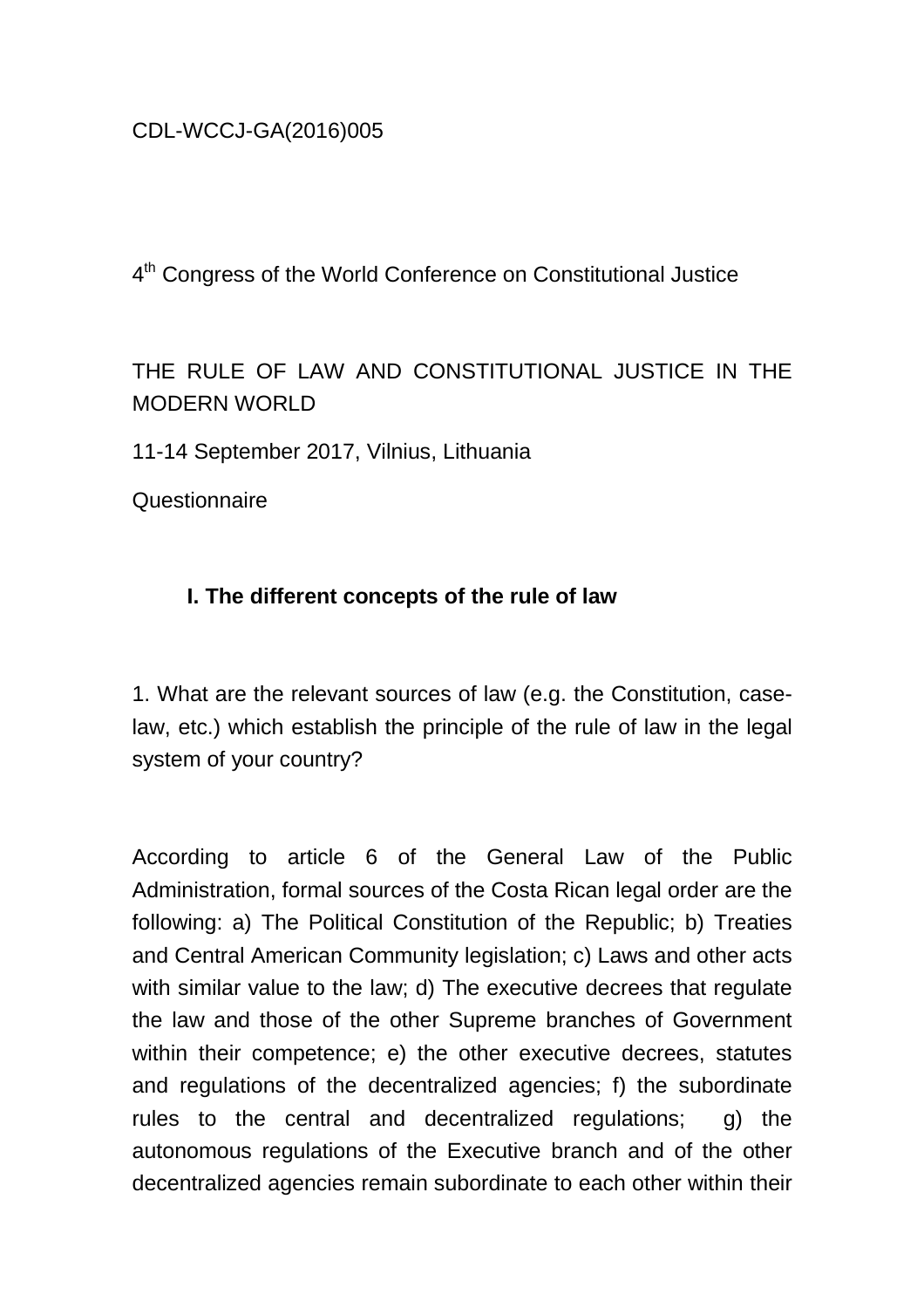respective authority; moreover, in accordance to article 7, nonwritten rules such as custom, jurisprudence and the general principles of law, shall serve a purpose to interpret, integrate and delimit the application of the written legal order and shall have the hierarchy of the rule that it interprets, integrates and delimits.

Following in particular the scope of the Rule of Law, article 11 of the Constitution, indicates:

*"Article 11. Public officials are mere custodians of authority. They must carry out the duties entrusted to them by law and cannot usurp powers which the law has not conferred upon them. They must take an oath to observe and uphold this Constitution and the laws. The action to establish their criminal liability for their acts is public. The Public Administration, in its broadest sense, shall be subject to a procedure of evaluation of results and accountability, with public officials having personal responsibility for the fulfillment of their duties. The law shall establish the mechanisms to enable said evaluation of results and accountability to operate as a system that covers all public institutions".*

Likewise, article 11 of the General Law of the Public Administration provides for:

"Article 11.

- 1. The Public Administration will take action subordinated to the legal order and may only achieve those actions or perform those public services that are authorized by such order, in accordance to the hierarchical scale of its sources.
- 2. The action regulated expressly by a written provision, shall be considered authorized, at minimum as regards to the motive or contents, even in an imprecise form."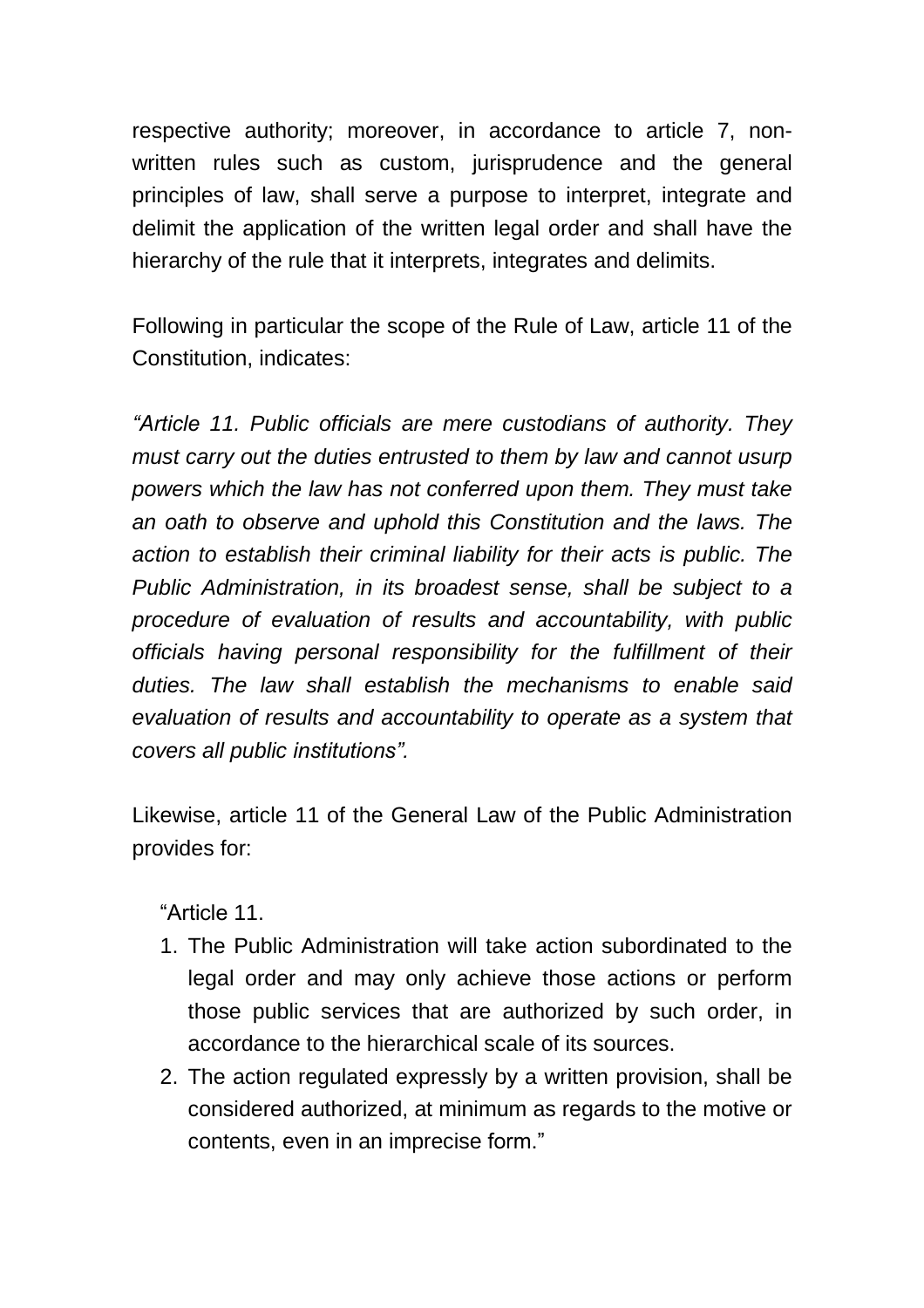On other matters, the constitutional jurisprudence has not only *interpartes* effects, it also has a general binding effect. Article 13 of the Law relating to the Constitutional Jurisdiction indicates that:

"Article 13.- The jurisprudence and the precedents of the constitutional jurisdiction are binding *erga omnes*, except upon itself".

The jurisprudence from ordinary courts will perform as a non-written source of the law. In this sense, article 9 of the Civil Code, reads as follows:

"Article 9.- The jurisprudence will contribute to inform the legal order with the doctrine, so reiterated, as it is established by the Cassation Courts of the Supreme Court of Justice and the Plenary Court as to how apply the law, the custom and the general principles of law".

2. How is the principle of the rule of law interpreted in your country? Are there different concepts of the rule of law: formal, substantive or other?

In Costa Rica, the rule of law is understood as the public servants obligation, or that of those who take part of the State and its different agencies, to perform their duties always and in every moment in accordance to the legal order in force.

The Rule of Law is a source of many concrete obligations for those who hold public power, hence in its formal sense the elected or appointed officials must observe all constitutional and legislative regulations or any other relevant provisions while performing any rule-making authority.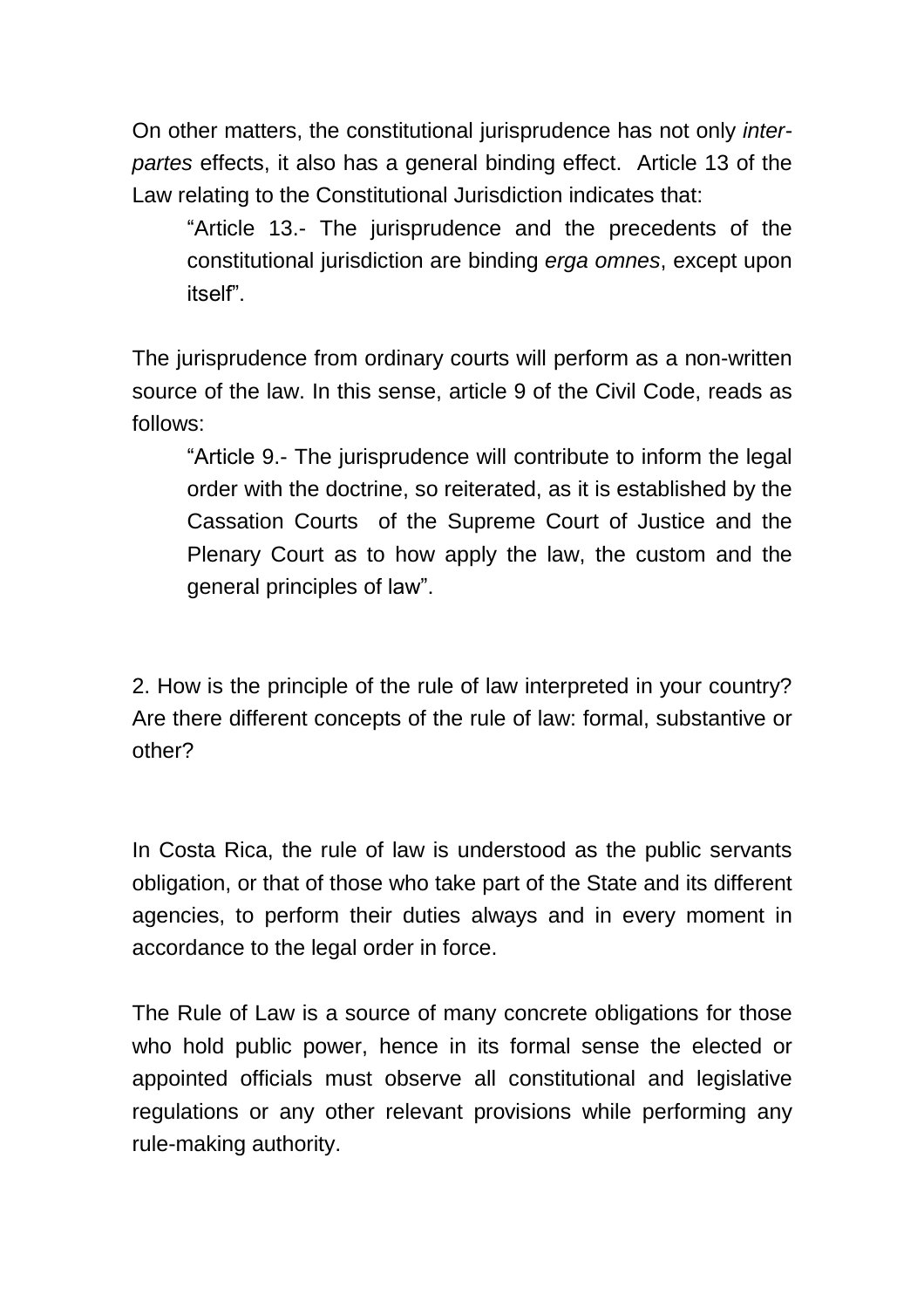And the substantive approach of the Rule of Law, refers to the obligation of the elected or appointed servants to perform their duties observing the rights and duties held in the Constitution and the fundamental rights therein. Hence, these officials must observe those rights enshrined by the constitutional forefathers, and in addition, the International Instruments of human rights applicable in the Republic.

3. Are there specific fields of law in which your Court ensures respect for the rule of law (e.g. criminal law, electoral law, etc.)?

Accordingly, the Constitutional Chamber exerts authority over most legal areas. For example, it is fully capable of enforcing public law standards over the Public Administration. In the case of criminal legislation, it can ensure that crimes have the proper legal basis. Therefore, it may strike down criminal legislation that omits a proper description of the criminal conduct, the social value at stake that it should protect and to state if the behavior is offensive to the law, the punishment and time of seclusion of the person.

There are other forms to also ensure the rule of law. For example the Administrative Contentious Jurisdiction can examine the different conducts of the Public Administration with the Public Law in force. And the Supreme Electoral Tribunal also ensures the rule of law and the effective enjoyment of electoral rights.

In this vein, the Constitutional Chamber may also exert forms of constitutional justice, like judicial review of legislation as long as it is not related to concrete forms of the electoral function (like the declaration of results in the elections).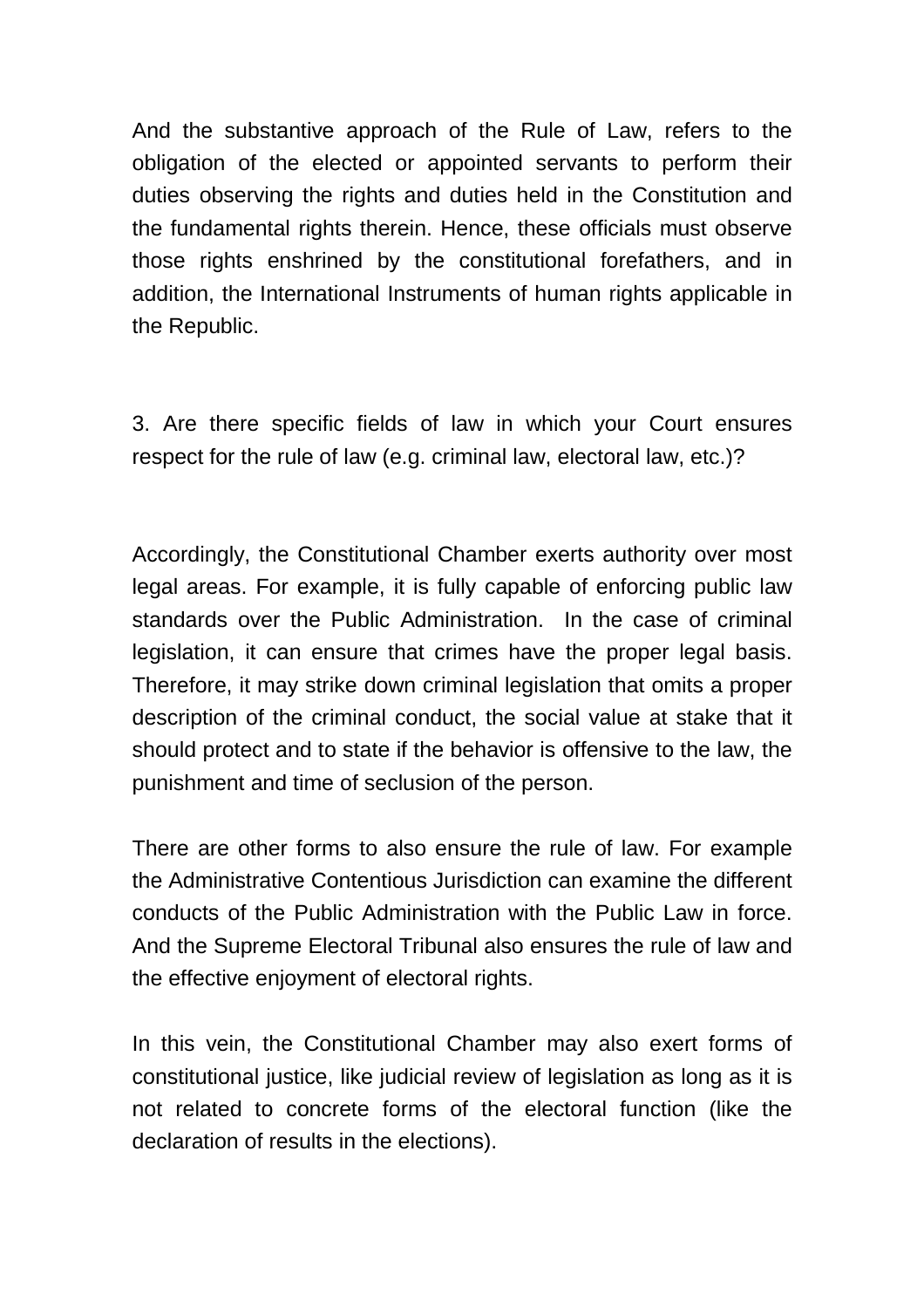4. Is there case-law on the content of the principle of the rule of law? What are the core elements of this principle according to the caselaw? Please provide relevant examples from case-law.

There are many decisions that are relevant to the rule of law, like No. 1992-1739. This ruling affirms the rule of law to be a special form of submission of the public authorities and public institutions to the legal order. It states that they can only act as far as the Constitution and the law empowers them to. But there are two consequences: the principle of minimum regulation that puts special conditions to procedure; and the *reserva de ley* that should always be subjected to strict interpretation. *Reserva de ley* is the principle of law that only authorizes the law to validly regulate the exercise of fundamental rights. In this sense, it is a statute not an executive decree that can limit fundamental rights. Moreover, Decision No. 1992-3550 establishes that the system of liberties held in the Constitution (Article 28) entails that only the law can encroach on the regime of constitutional rights. The Constitutional Chamber highlights four consequences: a) The law must be approved by the Legislative Assembly with all the formalities of the legislative procedure. This will enable the law to validly regulate or restrict fundamental rights; b) The Executive Branch of Government can develop the legal terms as long as it interprets the law within its boundaries, it is not authorized to increase restriction, create new ones and must stay restricted within the substantial contents of the law; c) That the law cannot delegate in the Executive Branch there where it is called to regulate and restrict by the Constitution; d) There must be strict guidance in the law for the Executive Branch to develop its interpretations and regulations.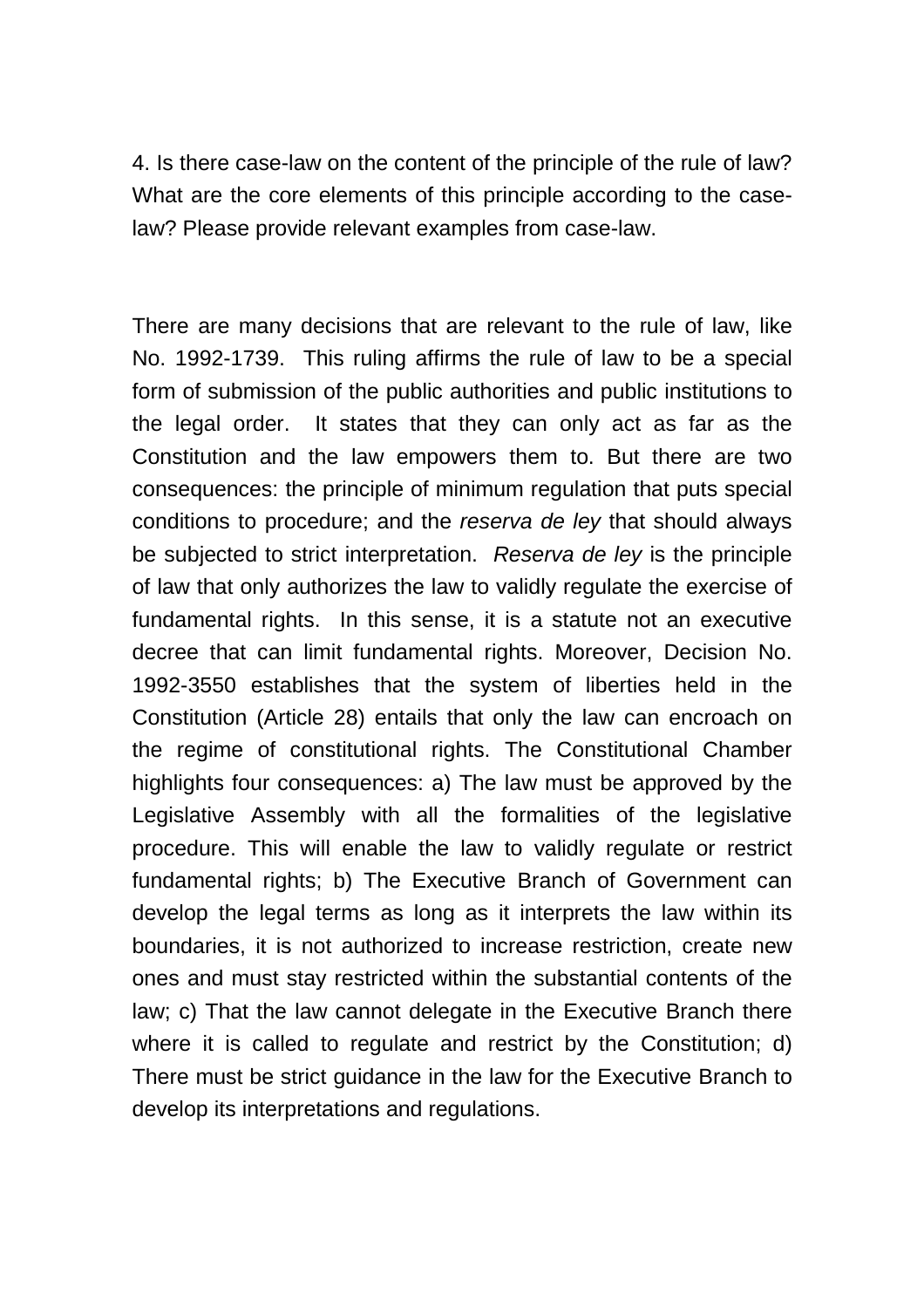On the prohibition of arbitrariness, decision No. 1992-3410 of November 10, 1992 holds that it entails the obligation to adhere to the established hierarchical legal order, and the obligation to verify the context and facts that will justify the administrative regulation. This of course includes if it is proportional and adequate to the ends sought. It further adds that the rule of law consecrated in articles 11 of the Constitution and 11 of the General Law of the Public Administration, entails that all acts and behaviors of the Administration shall be regulated by a written norm. It is the submission to the Constitution and the law, preferably, and in general all other rules of the juridical order (in special executive and autonomous decrees,). It all comprises the juridical principle of the administration. In the same vein, see decisions 2007-11155.

On the access to justice before independent and impartial courts, including judicial review of administrative acts, it is important to mention that article 49 of the Constitution establishes the Administrative Contentious Jurisdiction to discuss and guarantee the legality of the administrative function of the State, its institutions and any other entity of public law. The misuse of power shall constitute grounds for challenging administrative acts. The Constitution also provides for the law to protect personal rights and legitimate interests of the people. Nevertheless, the procedural law imposed on any claimant, to exhaust the administrative recourses before challenging the acts of the Public Administration at the Administrative Contentious Courts. This would become a historical procedural hurdle that would become many times insurmountable. Decision No. 2006-3669 of March 15, 2006 changed the legal concept from a mandatory exhaustion of administrative remedies to an optional and elective character for the plaintiff. This decision provided great relief to the complainant, as it eliminated the Administration's privilege to slowly exhaust the remedies and burden the patience of the aggrieved individual. Today if the plaintiff decides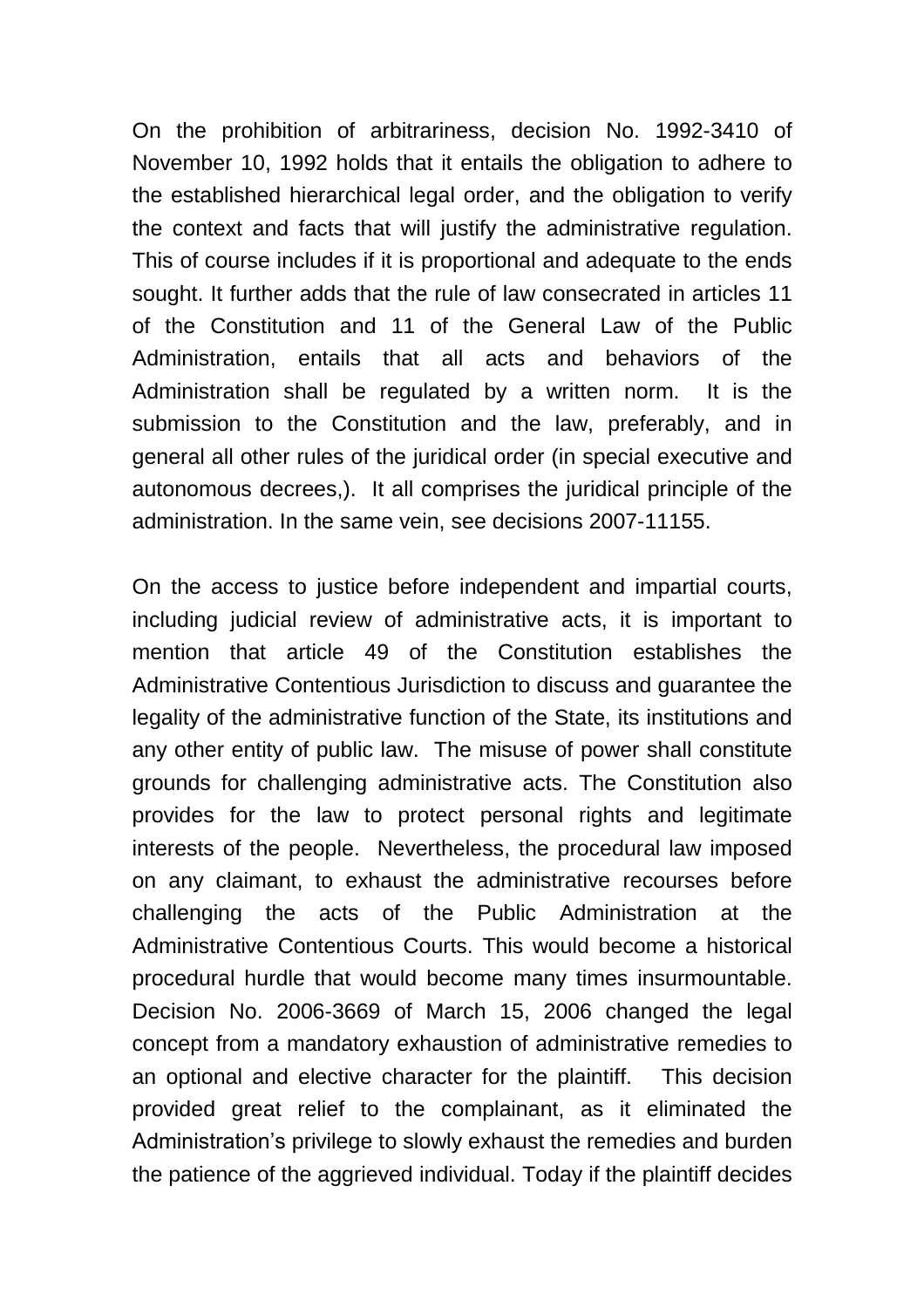to file a case against the Administration, he or she may do so, and have the guarantee that the case will be decided in a timely fashion by a judicial and independent Court.

Respect for human rights is discussed in many decisions of the Constitutional Chamber, especially when interpreting articles 7 and 48 of the Constitution. Moreover, on non-discrimination and equality before the law there are many decisions. For example, Decision No. 2008-005694 of April 11, 2008, the Constitutional Chamber decides the case of a disabled individual that could not attend sport meetings at the community and municipal venues. The Constitutional Chamber not only upheld the constitutional right to equality of article 33 of the Constitution and also the Law that promotes equal treatment for the disabled (Law No. 7600), along with international instruments of human rights, like the American Convention on Human Rights and the Inter-American Convention on the Elimination of All Forms of Discrimination Against Persons with Disabilities and the United Nations Convention on the Rights of Persons with Disabilities. The Constitutional Chamber ordered the modification of the building in order to accommodate the needs of the people with disabilities. Relating to other non-discrimination cases, as in gender or in sexual preference, Decision No. 2011- 08724 sets an equal standard test for the treatment of heterosexual and homosexual couples. On race Decision No. 2008-07309.

5. Has the concept of the rule of law changed over time in case-law in your country? If so, please describe these changes referring to examples.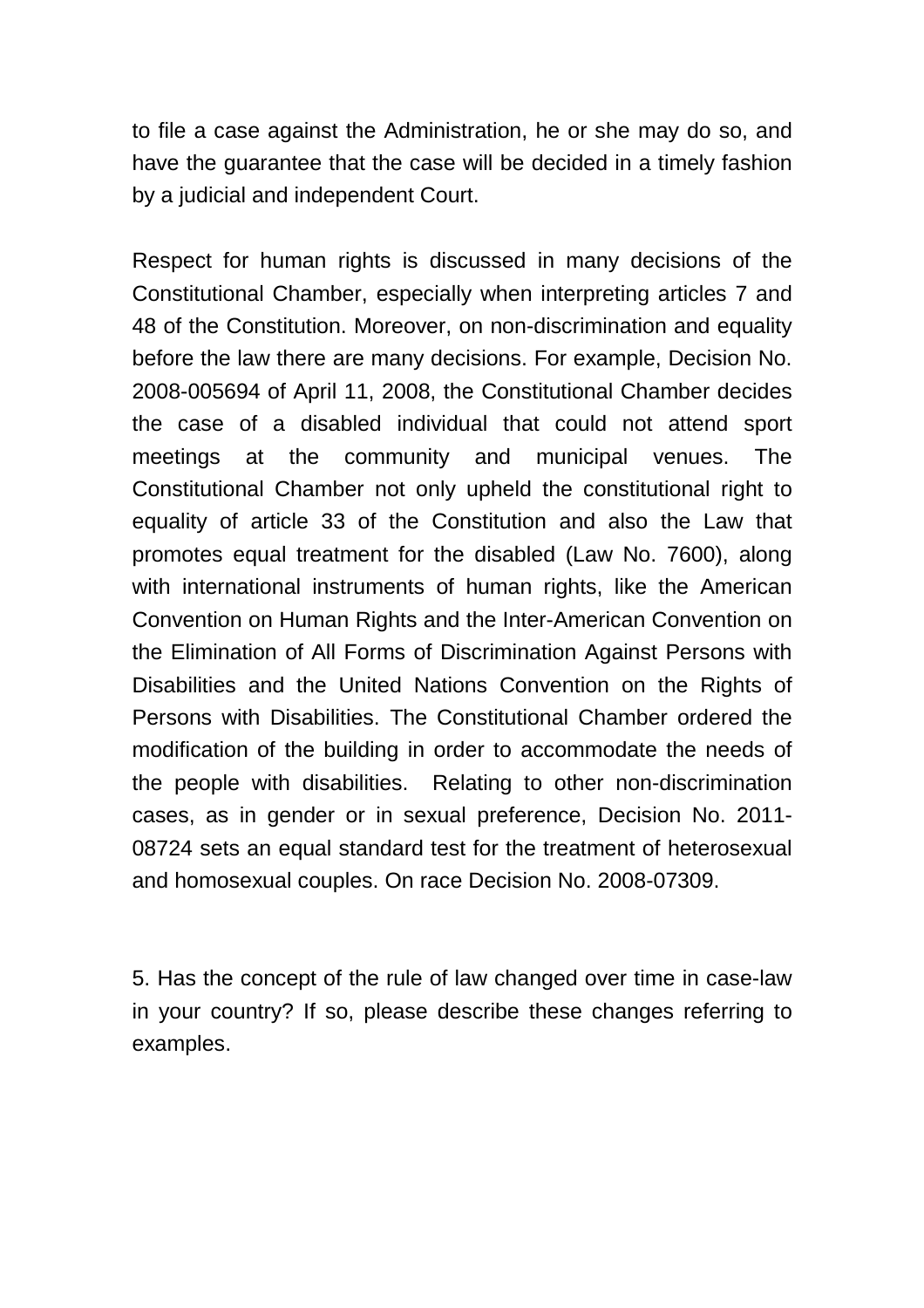The rule of law as a principle of law has been a very stable concept. It has stayed this way for over 26 years of the Constitutional Chamber's existence.

A constitutional amendment in 1989 created the current Constitutional Chamber changing and revolutionizing constitutional justice. Before that, the understanding of the rule of law was much more rigid and strict. Much of the problems of the old constitutional control system under the Supreme Court of Justice acting in Plenary Court, was considered many times to be deferential to the political branches of government. Adding therefore adherence to the law and deference to elected government officials, made the concept much more exacerbated. This of course was reinforced by the excessive legal formalities that the system had. One example on fundamental rights was the lack of the right to appeal in certain criminal procedures, as article 39 of the Constitution did not embrace it. For the Plenary Court this omission had greater weight than the possible application of human rights treaties that were already in force and were binding as international obligations. This interpretation was changed latter by the Constitutional Chamber in Decisions No. 1990-00282 and 1990-00719.

6. Does international law have an impact on the interpretation of the principle of the rule of law in your country?

One of the most revealing areas of the rule of law today, is the prominent role that international law and its different instruments on human rights have as they are applied to the domestic legal order.

The interpretation of the constitutional provisions and international human rights law, is most fruitful from their *supra*-constitutional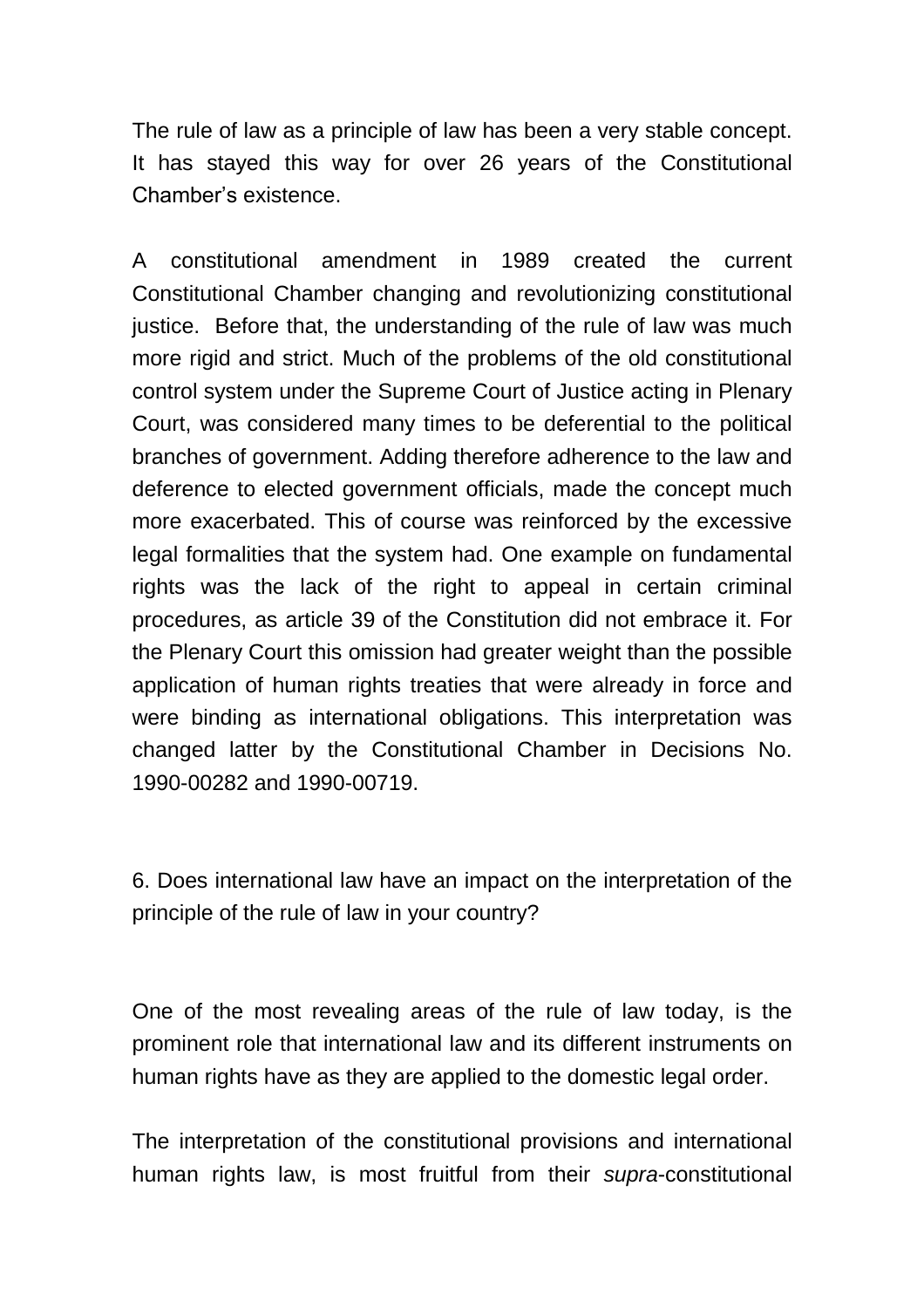value; therefore, article 7 and 48 of the Constitution harmonically interpreted provide for a preferential treatment to international instruments of human rights. They offer a wider scope of interpretation even beyond the Constitution. Therefore, today international instruments of human rights are much more than principles of intentions or mere instruments of understandings on fundamental rights, they are binding legal obligations that hold core rights and rules, that may be directly invoked by the ordinary citizen in the Courts.

The long standing interpretation of the Constitutional Chamber gives prominence to the international instruments of human rights if they grant more liberties or protections and enhances regulations surpassing the Constitution itself.

Former Chief Justice Gilbert Armijo<sup>1</sup> provides a group of decisions that have had a significant impact in the Costa Rican legal order.

Decision 1990-1147 of Sept. 21, 1990; this case discussed the unconstitutionality of article 240 of the Organic Law of the Judicial Power. The case was based on a criminal prosecution followed against a judicial employee, once sentenced he was imposed also with other collateral punishments like losing pension benefits. The opinion is a leading case, as it interprets article 7 of the Constitution not only to hold that the international instruments of human right enjoy a higher legal status than the ordinary legislation, they are to be considered –practically- a constitutional source of law, that offers direct protection through article 48 of the Constitution. The case discusses the right not to be discriminated against, despite being convicted, held in article 33 of the Constitution, also preamble and

1

<sup>1</sup> Armijo Sancho Gilbert, "La tutela de los derechos humanos en Costa Rica", Ius et praxis, Vol. 9, No. 1, Talca, 2003, pags. 36-62.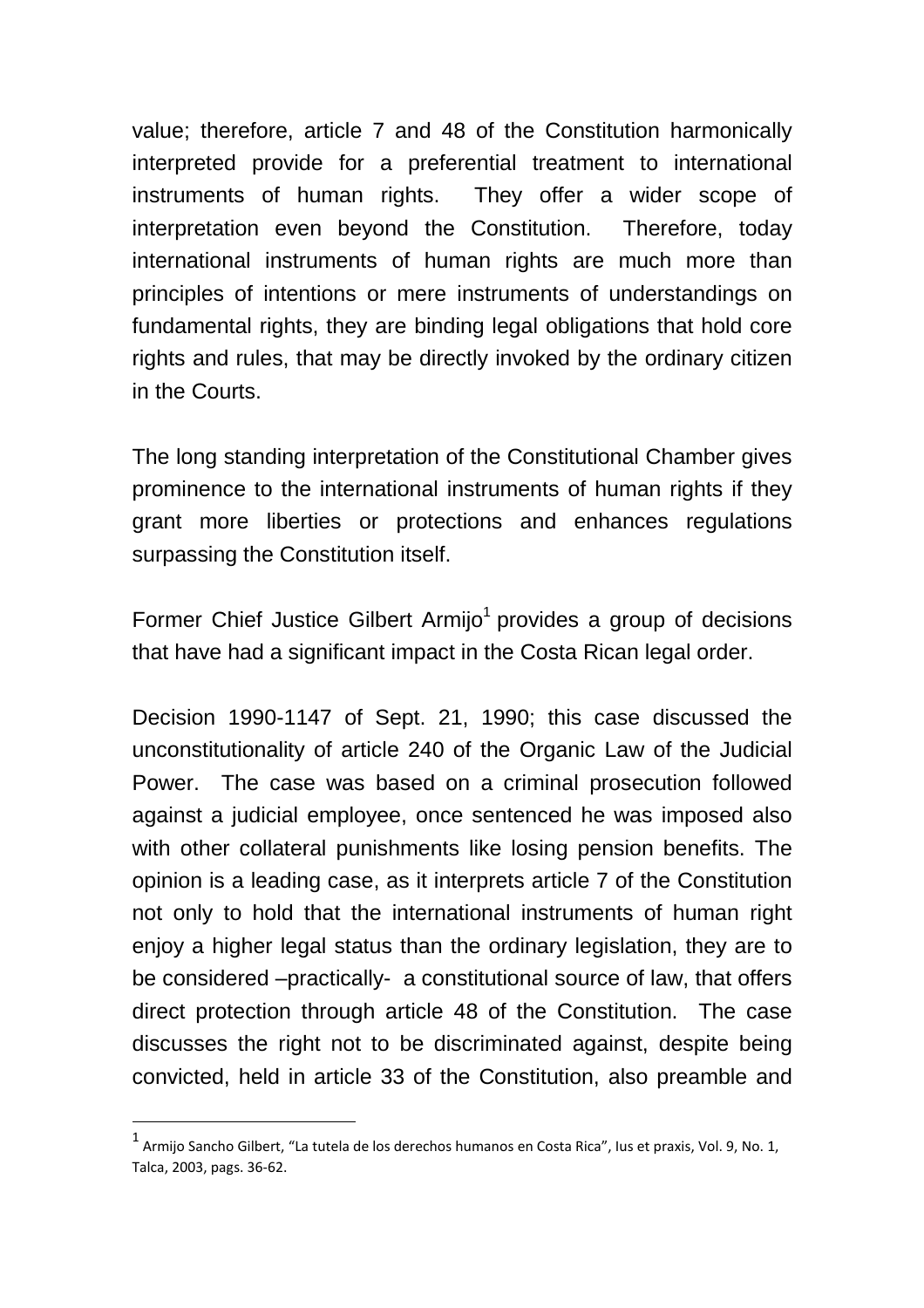article 2 of the American Declaration of the rights and duties of man, 1, 2.1 and 7 of the Universal Declaration of Human Rights, the Preamble and articles 2.1 and 26 of the International Covenant on Civil and Political Rights, the Preamble and article 2.2 of the International Covenant on Economic, Social and Cultural Rights; y other international norms, among them, the ILO 102. Therefore, the pension benefits were to be out of the reach of the Criminal Courts.

Decision No. 1992-1739 of July 1, 1992; one of the different ways to access the Constitutional Chamber is through the advisory jurisdiction. The Third Chamber of the Supreme Court of Justice (Criminal Cassation Superior Court) sought an opinion of the Constitutional Chamber on due process rights. The Constitution and the Law allows a convict to motion and to reopen a criminal case for review if due process infractions can be argued. After enumerating all of the due process principles applicable to judicial and punitive administrative proceedings; the decision interprets and applies articles 39 and 41 of the Constitution as normative sources of the due process, but it also uses international instruments on human rights as other legal sources to structure the elements of the due process not regulated in the Constitution. These other sources are the international instruments of human rights, among them, the American Convention on Human Rights.

Decision No. 1992-3435 and its clarification under decision No. 1993-5759. These decisions refer to the correction of a discriminatory provision based on gender. The Constitutional Chamber found that a constitutional provision was discriminatory as it treated differently a foreign man and a foreign woman, when marrying a Costa Rican. The Constitution would only provide nationality to the woman, not to the man, according to article 14.5 of the Constitution. A vigorous application of international human rights law would re-interpret the meaning of the Constitutional clause, as it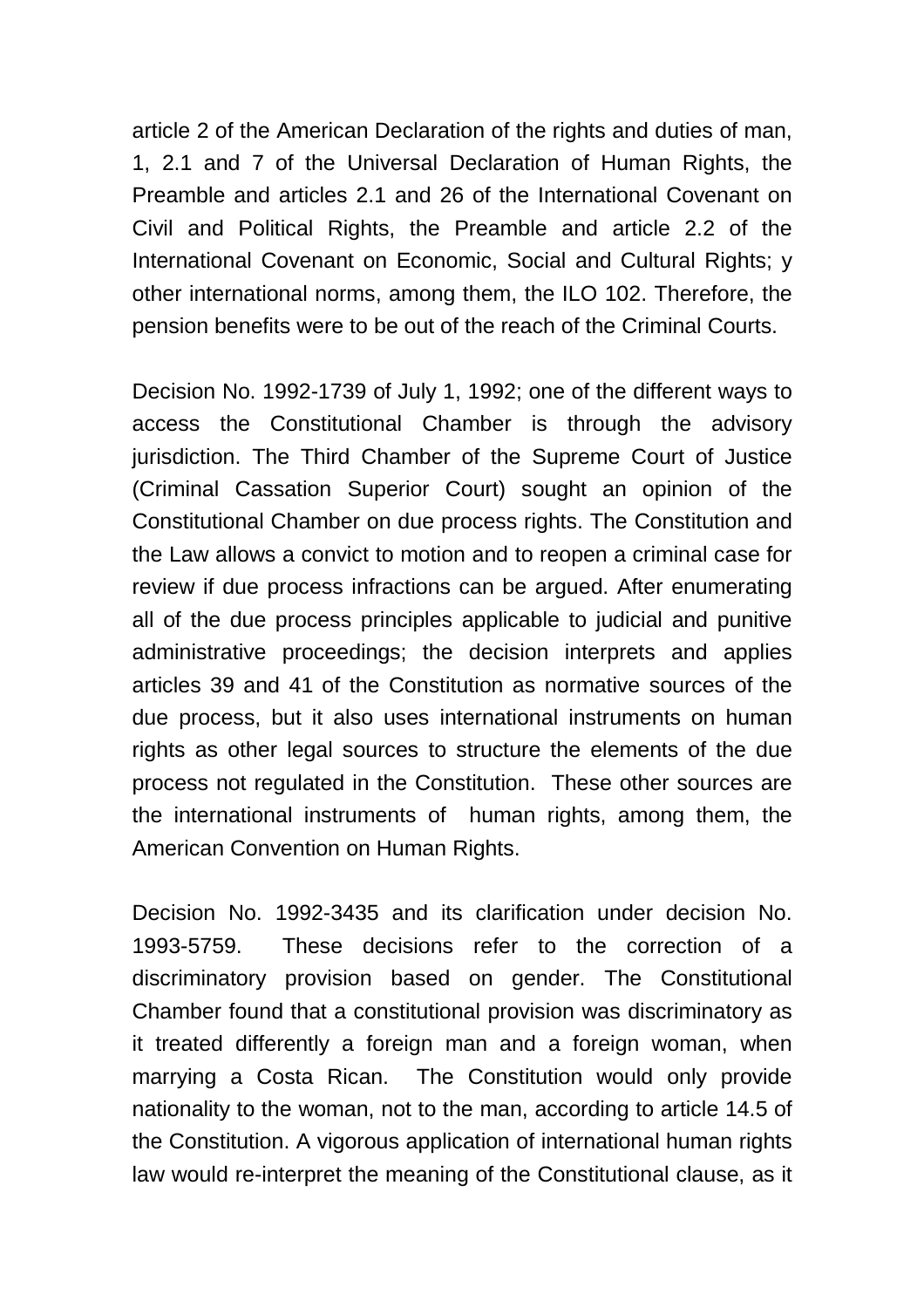was in conflict with international obligations not to discriminate on gender: the Universal Declaration of Human Rights, the American Convention on Human Rights, International Covenants on Civil and Political Rights. As a matter of law, this was the first time that the Constitutional Chamber exerted a Conventional Control of domestic legislation.

Decision No. 1995-2313 of May 9, 1995; in this case the Constitutional Chamber decided in favor of a citizen that claimed that article 22 of the Organic Law of the Journalist Association was unconstitutional as it limited freedom of speech held in articles 7 of the Constitution and 13 of the American Convention on Human Rights. The Constitutional Chamber held that the provision was unconstitutional, based on a previous advisory opinion No. OC-5-85 of November 13, 1985, handed down by the Inter-American Court of Human Rights, that held "*That the compulsory licensing of journalists is incompatible with Article 13 of the American Convention on Human Rights if it denies any person access to the full use of the news media as a means of expressing opinions or imparting information*". This decision reaffirms that Costa Rica is bound by the decisions from the Inter-American Court of Human Rights under the contentious jurisdiction, as well as its advisory jurisdiction.

Decision No. 2000-09685 of November 1, 2000; in this case the Constitutional Chamber renders a mandatory advisory opinion to the Legislative Assembly on a bill to ratify the Rome Statute of the International Criminal Court; in this case the Constitutional Chamber addressed the legal ramifications and implications that such treaty had on Costa Rican. It held that there were not only domestic effects from the treaties that have been ratified by the country, but also from those that have not been formally approved following the constitutional process. This friendly approach means that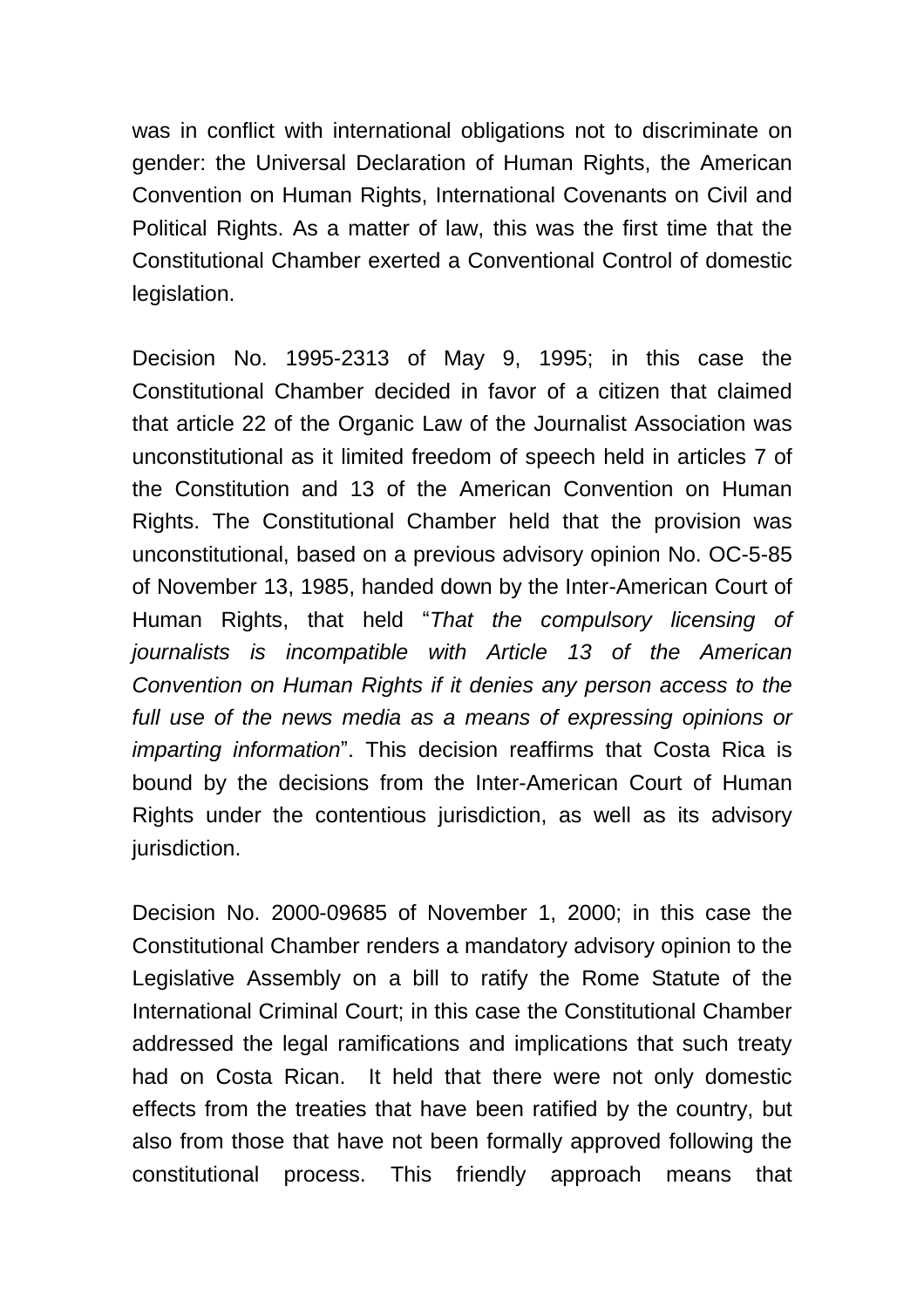international instruments include not only covenants, treaties and international agreements, that must be subscribed and be subject to a constitutional process as happens in the instant case, it also includes those instruments whose given nature is the protection of Human Rights, even if they are not susceptible to this process, they are in force and apply within the Republic. The Chamber offers as an example the Universal Declaration of Human Rights (Paris, December 10, 1948), the United Nations Standard Minimum Rules for the Treatment of Prisoners when the prison administration has failed to prevent overpopulation of prisoners, or to prevent from expelling foreign protestors on tourist visas from chanting and picketing in front of the Inter-American Court of Human Right.

Decision No. 2002-10693 of November 7, 2002; this decision concerns the right of every person to an effective consultation and participation in matters involving the development of public policies relating to the environment; in accordance to the standards held in article 10 of the Río Declaration on Environment and Development, article 16 of the World Charter for Nature, article 8.2 of the Declaration on the Right to Development among others.

Apart from the mentioned precedents it is also important to mention another decision

Decision No. 2003-02771 of April 4, 2003; in this case the Constitutional Chamber declares the unconstitutionality of an amendment to article 132.1 of the Political Constitution, through Law No. 4349 of July 11, 1969. A consequence of this decision is that the Constitutional Chamber asserts that international human rights law becomes an implicit limit to the power of reforming the Constitution, as authorized in article 195 of the Constitution.

This clearly states the long standing jurisprudence of the Constitutional Chamber to uphold international instruments of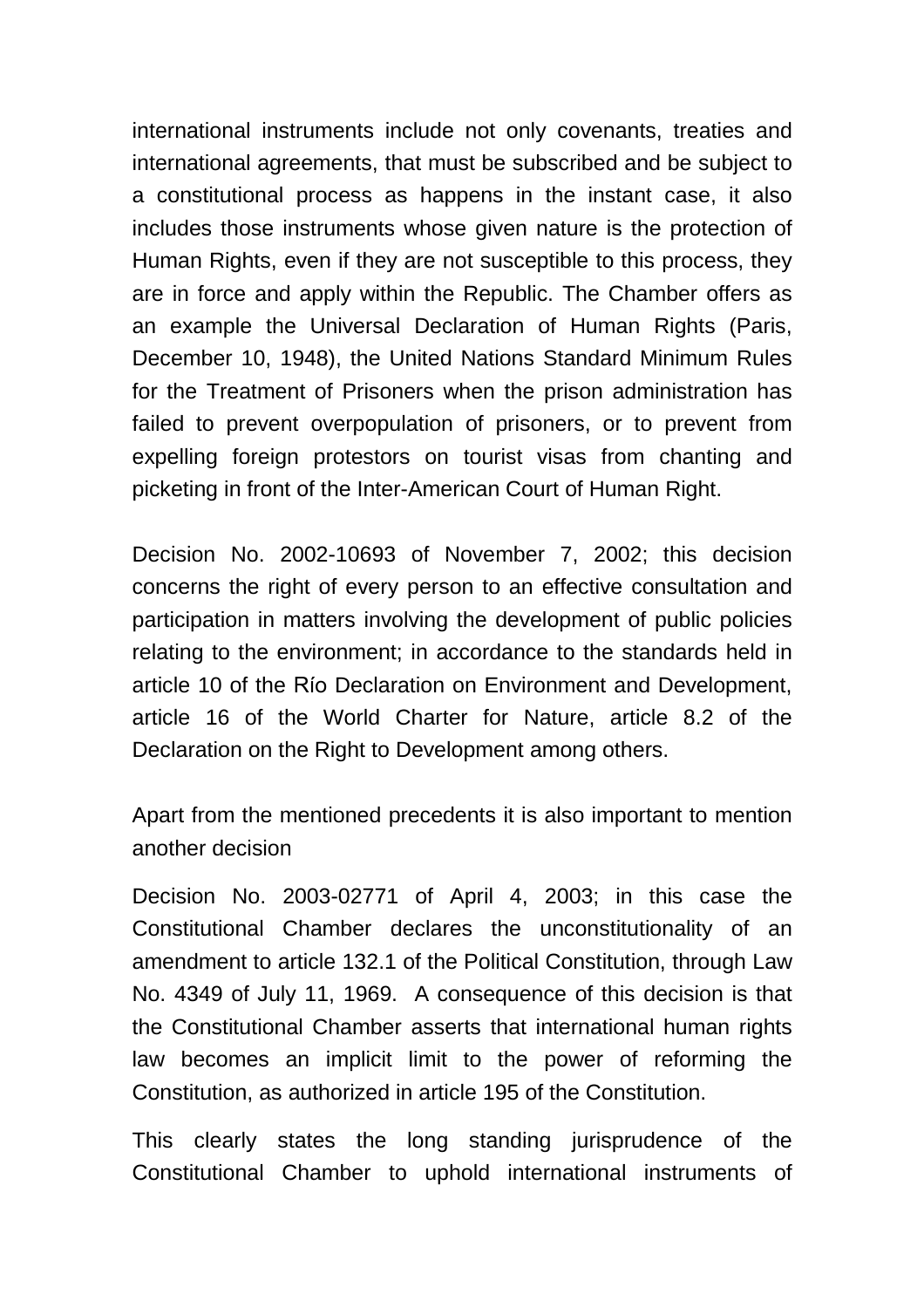human rights with all their normative and binding character, even to displace the Constitution if they protect or promote more guarantees. This is possible when the international instrument offers a wider range of legal coverage under the *pro homine and pro libertate* interpretation.

In a similar vein, decision No. 2014-12703 of August 1, 2014, of the Constitutional Chamber, holds that the conventionality control of domestic legislation designed by the Inter-American Court of Human Rights, is also binding and enforceable over the different Chambers and Constitutional Courts. The decision supports the binding character of the Inter-American Convention on Human Rights or the Inter-American *corpus iuris,* as it comprises all the human rights treaties and declarations, the Inter-American Court jurisprudence and its advisory opinions.

### **II. New challenges to the rule of law**

7. Are there major threats to the rule of law at the national level or have there been such threats in your country (e.g. economic crises)?

One of the factors that threats the rule of law is corruption. There are different laws enacted by the Legislative Assembly directed to punish this type of behavior from government officials, among them, the Law against Corruption and Illicit Enrichment in Public Office (Ley contra la Corrupción y el Enriquecimiento Ilícito en la Función Publica), Law No. 8422. One of the main objectives is to deter, detect and punish corruption in the pubic function, or the General Law of the Internal Control, Law No. 8292, as it establishes the minimum standards that the Office of the General Comptroller of the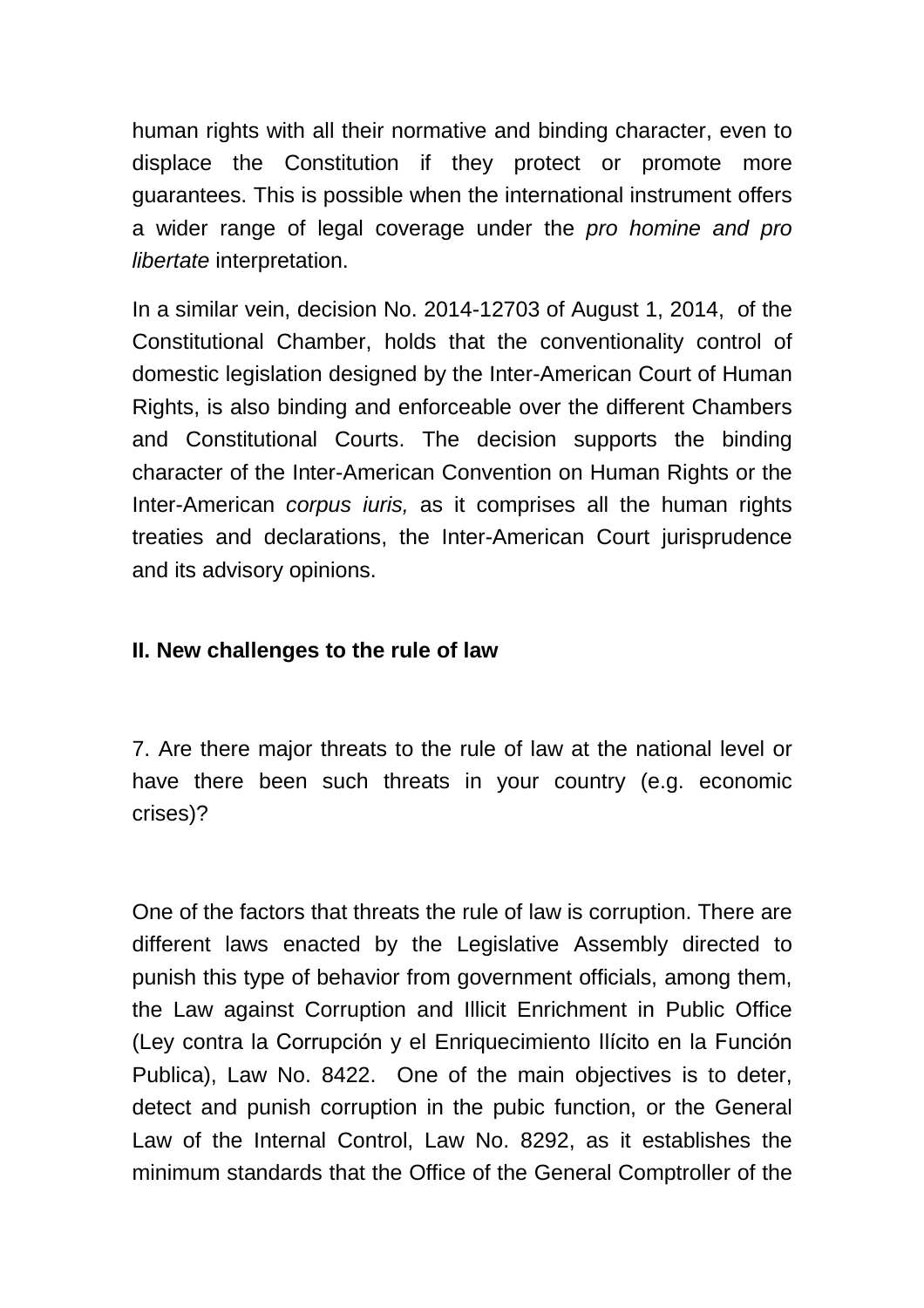Republic must observe. This Office is an agency created by the Constitution and serves as an auxiliary institution of the Legislative Assembly in its supervision of the Public Finances. Also, there are other agencies and departments subjected to the supervision, the establishment, function, maintenance, perfection and evaluation of their systems of self-control.

8. Have international events and developments had a repercussion on the interpretation of the rule of law in your country (e.g. migration, terrorism)?

The rule of law can been impacted in many ways, especially if there are situations that put stress on the human being, and on the institutional systems and the legal order. Migration triggers discussions on foreign citizens rights, for example as they pass through Costa Rican territory bound to another country. Decision No. 2003-11841 establishes the obligation to provide migrants with a translator, when that is necessary; Decision No. 2004-09129 when analyzing the repatriation of Ecuadorian children that where illegally traveling to the United States of America and destined to reunite with their parents; decision No. 2007-7388 for marriages arranged through powers of attorney; Decision No. 2014-2425 establishes the obligation of the Migratory Governmental Office to state sufficient grounds when ordering the detention of an illegal migrant; No. 2015-2074 that bars the deportation of an illegal foreign mother while her child was being treated at a public hospital; decision No. 2015-4322 holds that there is a state obligation to receive and not to refuse *ad portas* any documentation presented by the migrant; decision No. 2016-00788 holds the state obligation to warrant a migrant to receive consular assistance, and finally, decision 2016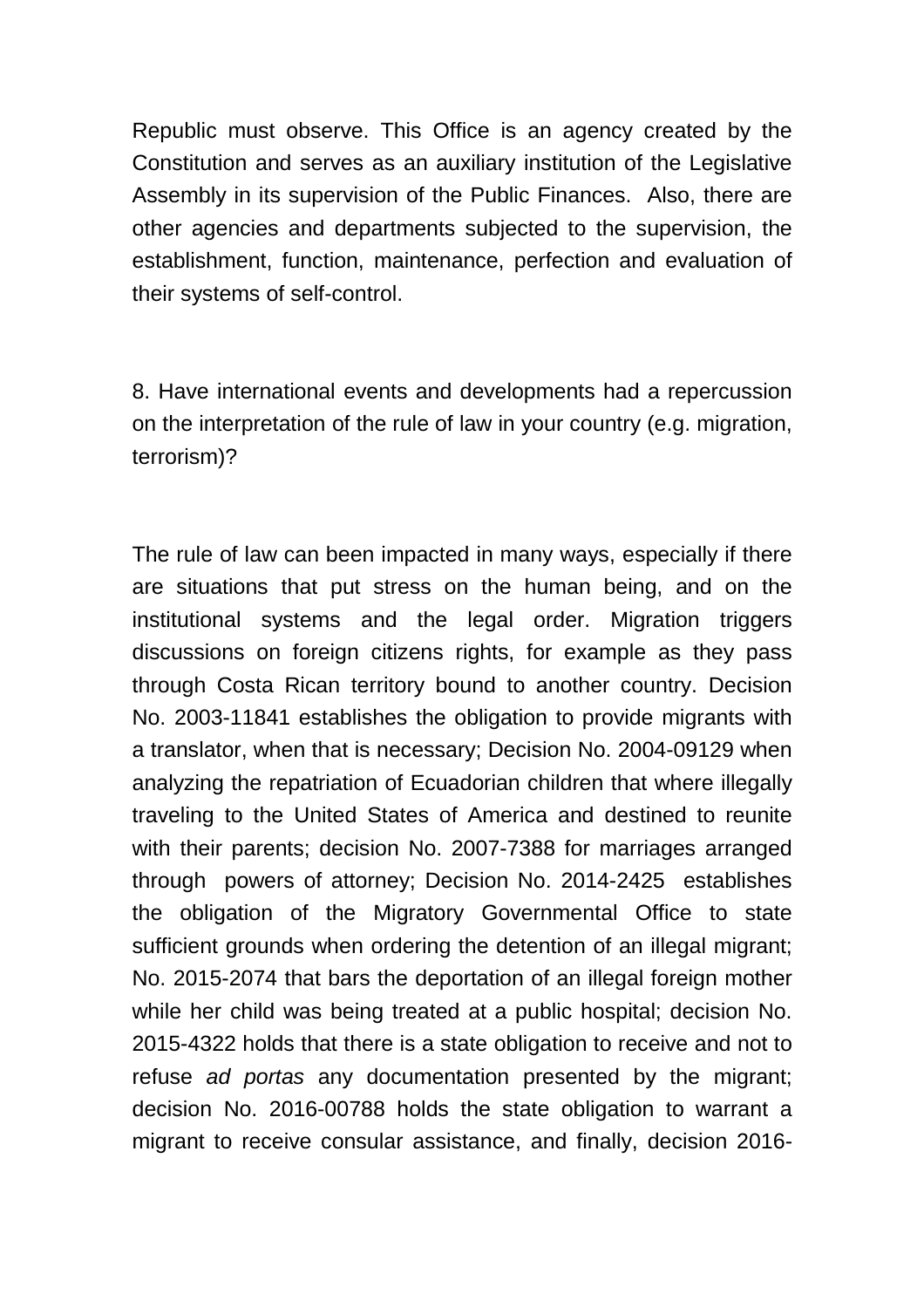01899 whereby the Constitutional Chamber orders the correction of deficiencies found in the Detention Center for Foreigners.

Concerning the condition of refugees it is important to mention, as the decision No. 1989-00156 concerning the right to work for refugees; decision No. 2004-09255 concerning restrictions imposed by the Medical Association for the practice of medicine by refugees; the decision No. 2005-4293 discussed the right of the refugees to have access to banking and have access to loans; the decision No. 2008-11576 in which the Constitutional Chamber ordered not to extradite a woman from the United States for being a victim of domestic violence in her country of origin; and, finally, the decision No. 2014-00958, that holds that in order to be granted the refugee status, and take part of other migratory procedures, the state may not warrant conditions that may put the refugee in jeopardy.

Fortunately Costa Rica has been free of terrorist acts to this date, therefore the Constitutional Chamber cannot report on these unfortunate events.

9. Has your Court dealt with the collisions between national and international legal norms? Have there been cases of different interpretation of a certain right or freedom by your Court compared to regional / international courts (e.g. the African,

Inter-American or European Courts) or international bodies (notably, the UN Human Rights Committee)? Are there related difficulties in implementing decisions of such courts / bodies? What is the essence of these difficulties? Please provide examples.

There are some cases that show a collision between national and international provisions, in fact, one of the best examples is the In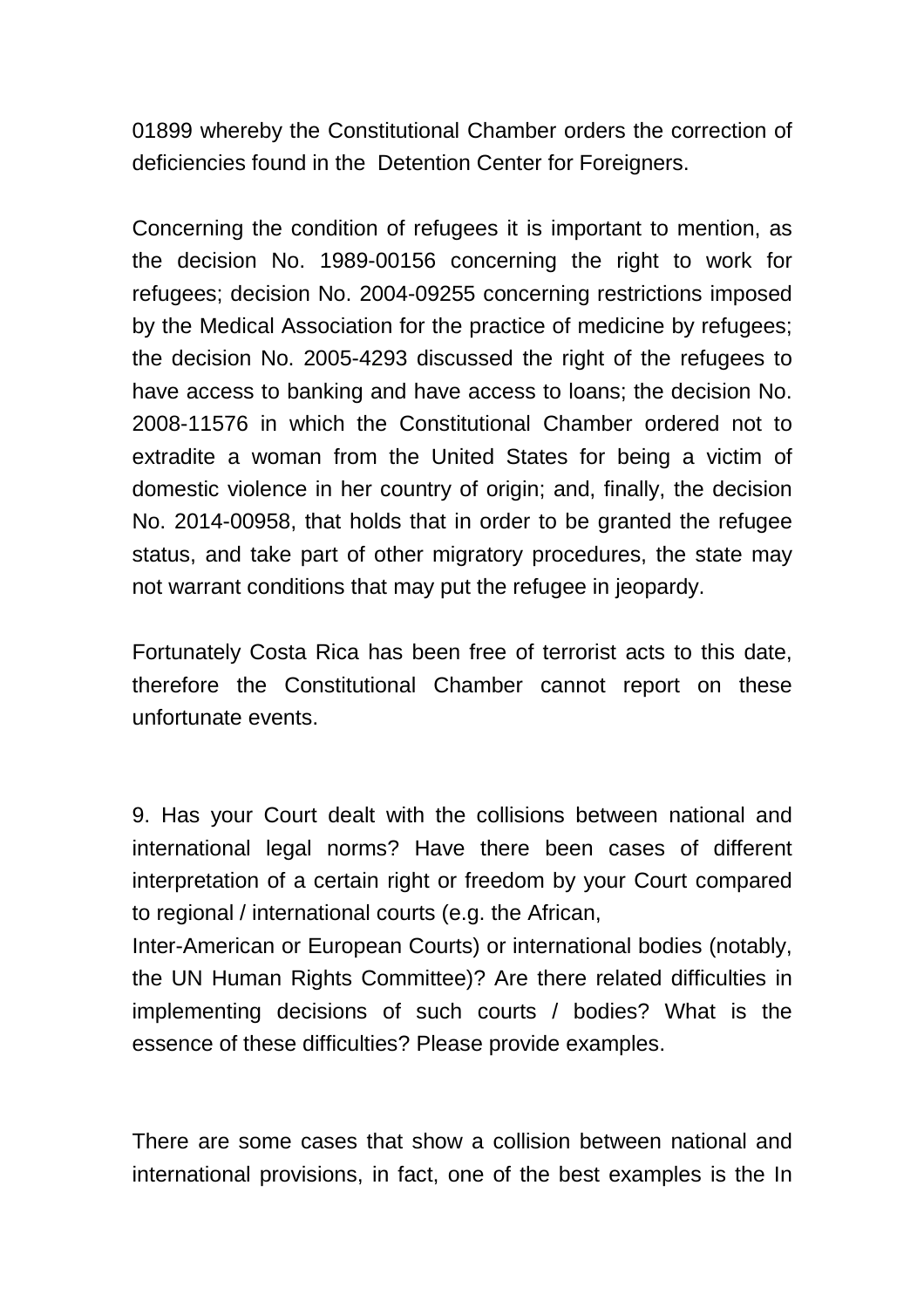Vitro Fertilization case. In Artavia Murillo et al. ("In Vitro Fertilization") v. Costa Rica, the Inter-American Court of Human Rights settled several allegations of human rights violations coming from a general prohibition to practice the In Vitro Fertilization technique in Costa Rica, notwithstanding that it was available before the year 2000. A decision from the Constitutional Chamber (No. 2000-02306 of March 15, 2000), found that the regulations of the Ministry of Health were unconstitutional on grounds that it lacked meeting minimum standards of the rule of law, such as, the *reserva de ley*, where any restrictions being imposed on fundamental rights were to be regulated only by the law, not through an executive decree. But after the Constitutional Chamber decision was delivered, no legislation was further pursued to comply with the standards set by the decision, and therefore no other regulation was ever approved in the country.

It was argued that the prohibition was an encroachment on the rights to private and family rights and the right to form a family. Among others, the principle of non-discrimination, personal autonomy, sexual and reproductive health, were also invoked. It was argued that the impact on women was even greater. The Inter-American Court of Human Rights decided the following: "The State is responsible for the violation of Articles 5(1), 7, 11(2) and 17(2) in relation to Article 1(1) of the American Convention, to the detriment of Gretel Artavia Murillo, Miguel Mejías Carballo, Andrea Bianchi Bruno, German Alberto Moreno Valencia, Ana Cristina Castillo León, Enrique Acuña Cartín, Ileana Henchoz Bolaños, Miguel Antonio Yamuni Zeledón, Claudia María Carro Maklouf, Víctor Hugo Sanabria León, Karen Espinoza Vindas, Héctor Jiménez Acuña, Maria del Socorro Calderón P., Joaquina Arroyo Fonseca, Geovanni Antonio Vega, Carlos E. Vargas Solórzano, Julieta González Ledezma and Oriester Rojas Carranza, in the terms of paragraphs 136 to 317 of this Judgment. "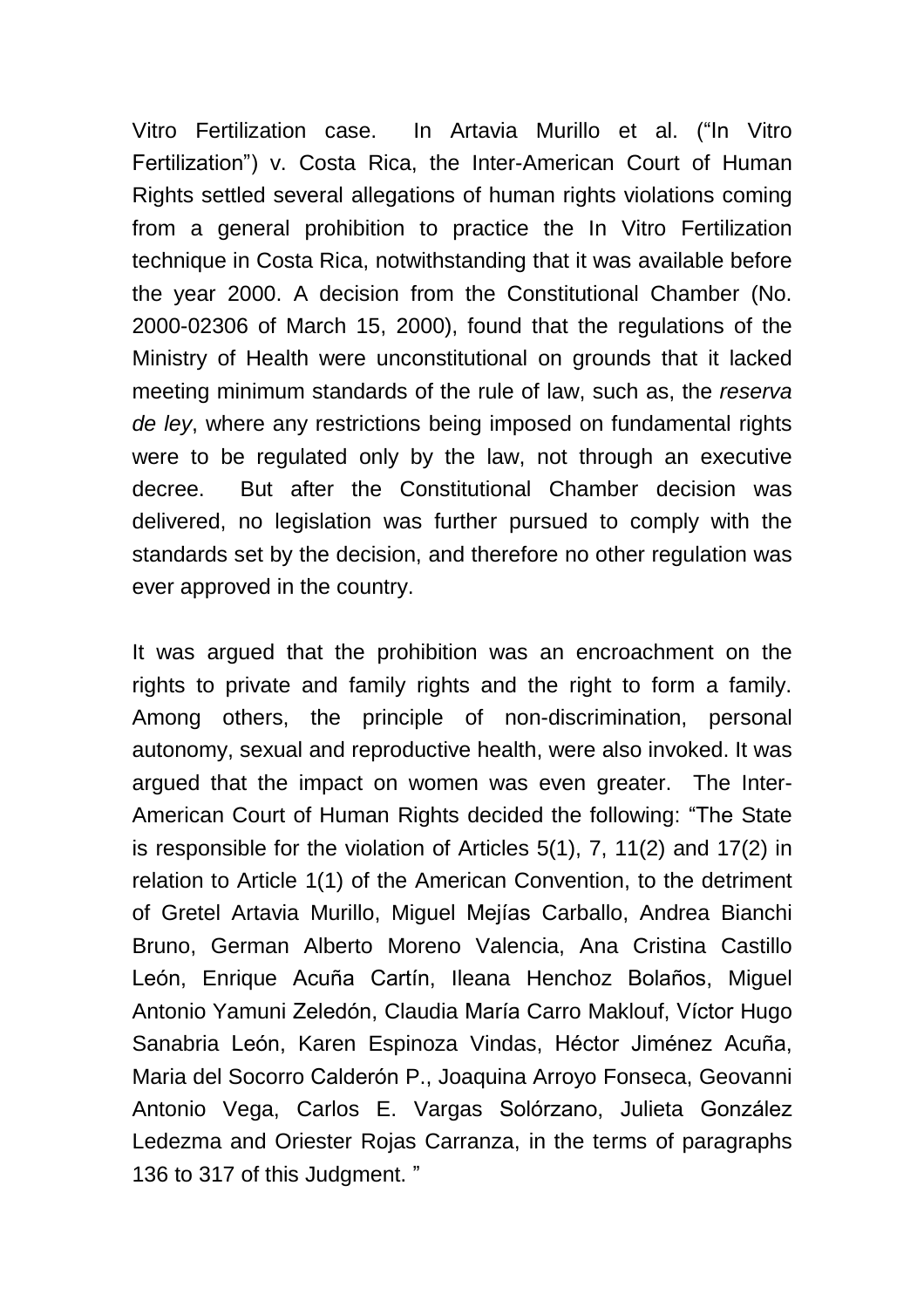Consequently, the decision had clearly stated that Costa Rica was breaching international law obligations. Thereafter, a new case was directed to determine whether the Constitutional Chamber had the obligation to annul or not its previous decision No. 2000-02306, since it was equivalent to a prohibition to enforce the In Vitro Fertilization technique. The Constitutional Chamber now had to take into consideration that the Inter-American Court of Human Rights had established the international obligation for the State to adopt, as soon as possible, those appropriate measures to annul the prohibition to practice said technique, taking into account the principles established in the judgment, and carry other obligations related to supervising and inspection. To that end, the persons that wished to use the IVF technique would not encounter the obstacles and infractions to those rights declared by the Inter-American Court ruling.

In response to this question, the Constitutional Chamber in a divided decision No. 2013-10712 of August 8, 2013 and a second one No. 2014-3715 of March 14, 2014, did not order the implementation of the reproductive technique motioned by petitioners, notwithstanding the existence of the Inter-American Court ruling. In the latter decision, the Constitutional Chamber held that *the obligation that was imposed on the Costa Rican State was to make possible the regulation of the IVF technique, its use, not for the Constitutional Chamber to order it through its judicial powers (to regulate it). Such obligation would be in conflict with fundamental rights, necessarily to be accompanied through legislation, of an existing legal regime based on the principle of the rule of law (article 28 of the Constitution). Therefore, as long as the Legislative and the Executive branches of government do not enact a law that would regulate this technique, it will not be possible to enforce it, and counter, no more no les, than article 30 of the American Convention*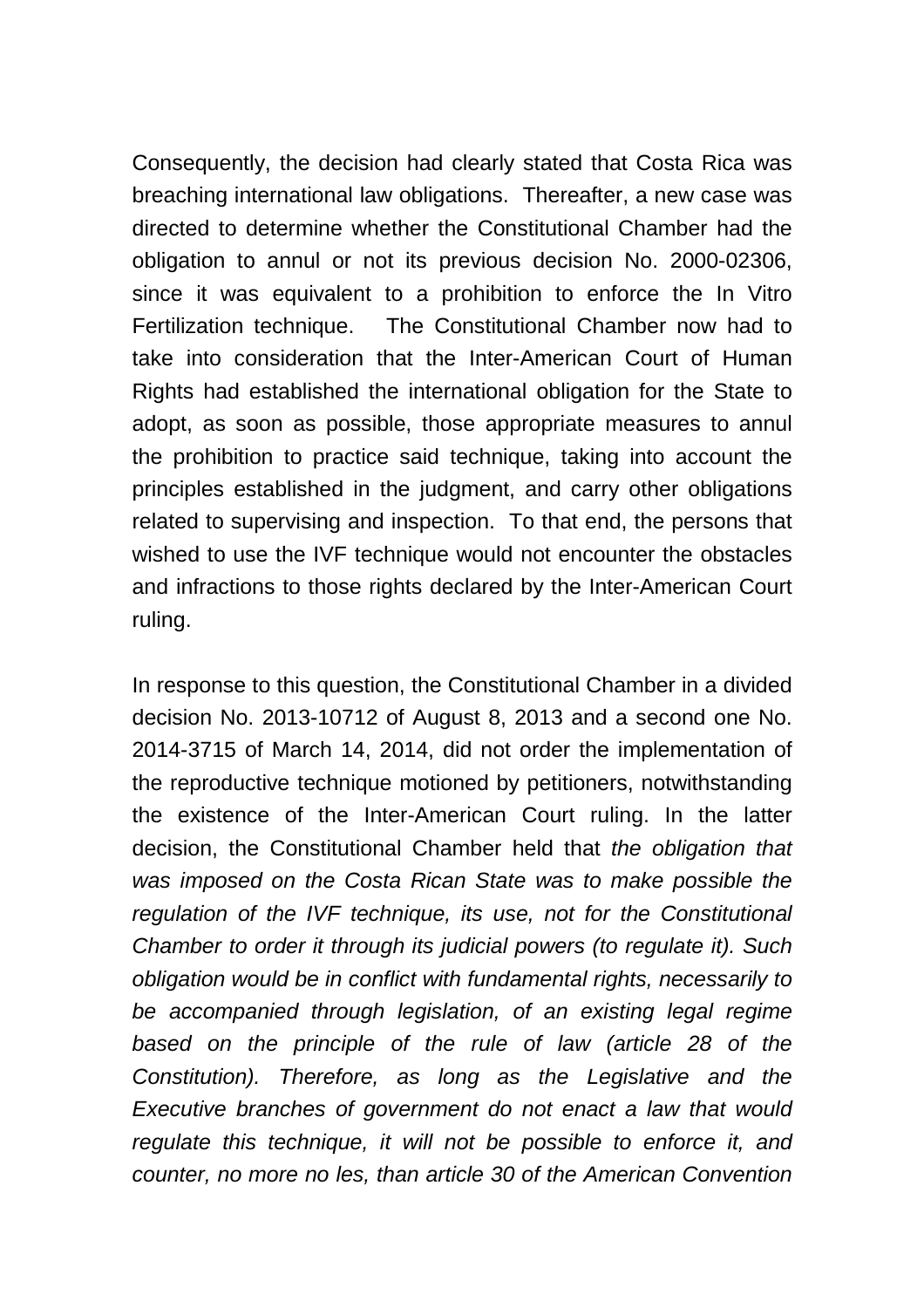*on Human Rights, article 28 of the Constitution and the Inter-American Court ruling. Even, if the petitioners motion where to be granted, it would be an unwarranted interference in the implementation process underway by the Inter-American Court and in the progress of what the Legislative and Executive branches of government are designing to meet with the implementation of the decision. Despite that the Inter-American Court deems the use of this technique as a matter of a human right, there are many consequences and these need to be met with such rigor, that this determines the way to treat it, that is through legislation, as was said above. For those reasons the motion was denied.*

Nevertheless, the bill to implement the In Vitro Fertilization technique remained log-jammed in the Legislative Assembly, facing resistance from minority political groups and missed deadlines imposed by the Inter-American Court of Human Rights. Afterward the Executive branch enacted an executive decree to regulate this technique, but it was also challenged before the Constitutional Chamber. In another divided decision, the Chamber declared the unconstitutionality of the executive decree, and from there the case was taken back to the Inter-American Court's attention. The Court in judgment of February 26, 2016, on monitoring compliance with judgment, held that it must be understood that the In Vitro Fertilization is authorized in Costa Rica, and that this right must be allowed immediately in public and private institutions. It also provided that in accordance to paragraph 36 of the ruling, the Executive Decree No. 39210-MP-S of September 11, 2015, stays in force, in so far the Legislative Assembly enacts a subsequent regulation in compliance to the standards set forth in the ruling.

#### **III. The law and the state**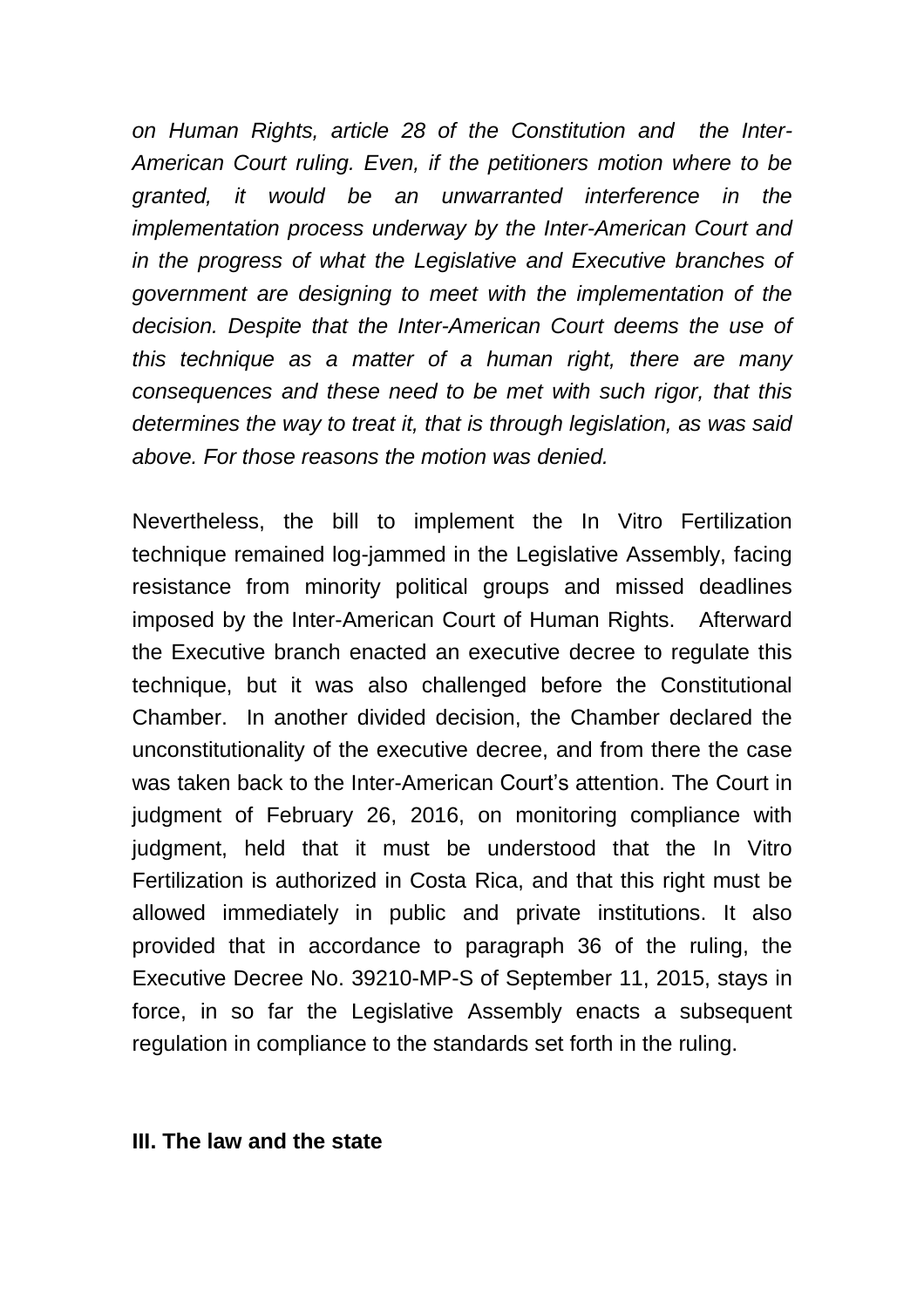10. What is the impact of the case-law of your Court on guaranteeing that state powers act within the constitutional limits of their authority?

The Constitutional Chamber has a wide variety of remedies to enforce constitutional limits over public officials, the same as sources of law. Some of these remedies do not require a lawyer, nor fees, legal formalities and the law grants a very broad definition of legal standing. The Constitution and the Law relating to the Constitutional Jurisdiction has entrusted the Constitutional Chamber to defend the interpretation and the supremacy of the Constitution along with those instruments of fundamental rights applicable in the Republic. In this sense, the impact of the Court comes through these different procedures and the interpretation or precedents of the court in its case-law. In accordance to article 13 of the Law of the Constitutional Jurisdiction, precedents are binding *erga omnes*, except on the Court itself.

11. Do the decisions of your Court have binding force on other courts? Do other / ordinary courts follow / respect the case-law of your Court in all cases? Are there conflicts between your Court and other (supreme) courts?

As mentioned in the previous answer, the precedents of the Constitutional Chamber are binding *erga omnes*, except on the Court itself. There may be some problems with the interpretation of the constitutional decisions from various Courts, when implementing them, but there are no significant conflicts with the other Supreme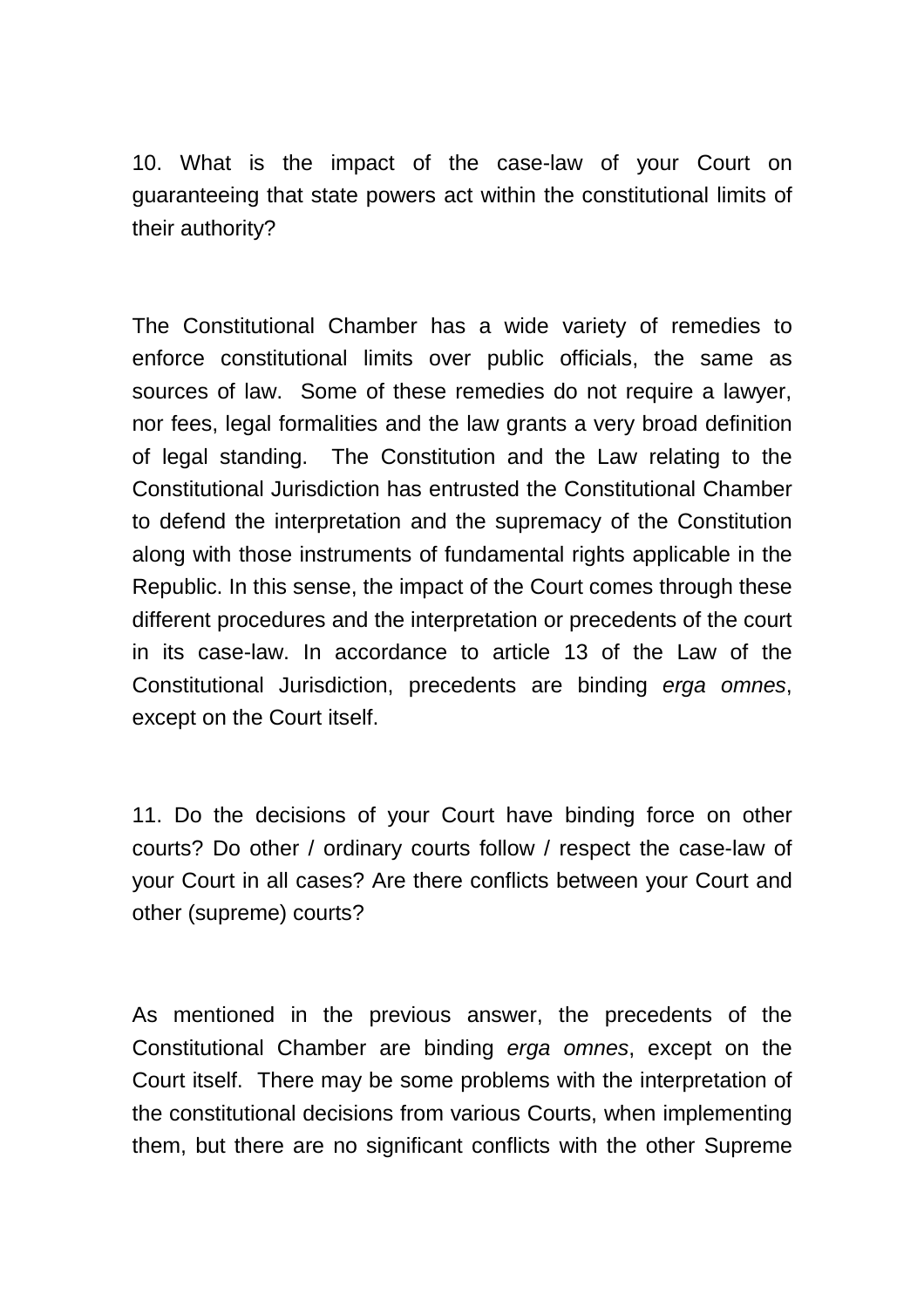Court Chambers (acting as Cassation Courts) or other Superior Courts.

12. Has your Court developed / contributed to standards for lawmaking and for the application of law? (e.g. by developing concepts like to independence, impartiality, acting in accordance with the law, *non bis in idem, nulla poena sine lege,* etc.).

The advisory jurisdiction of the Chamber provides for a preventive jurisdiction that helps controls the approval of legislation before it is final. This is a twofold mechanism that provides constitutional advise to the Legislative Assembly, through a mandatory advisory opinion or an optional advisory opinion. The first is imposed by the Law to control constitutional amendments, the incorporation of international law and amendments to the Constitutional Jurisdiction. The second for constitutional questions that political minorities may have on bills drafted by other political parties. The Law establishes that the advisory opinion is binding when procedural matters prescribed by the Constitution or the Rules of the Legislative Assembly are broken. On other matters, the opinion will only be persuasive.

The Rules of Procedure of the Legislative Assembly mandate the publication of the draft legislation being discussed in the legislative process. This allows the public to be informed on the matter that may be of their concern and to increase the population's interest to participate in the process. For example, longstanding jurisprudence has established the need to publish certain amendments to the bills, in special if they alter its substance or redefines the ends of the draft legislation. Decisions No. 1993-1633, 1996-3625, 1997-4717, 2001- 9137, among others. Even though there are dissenting opinions in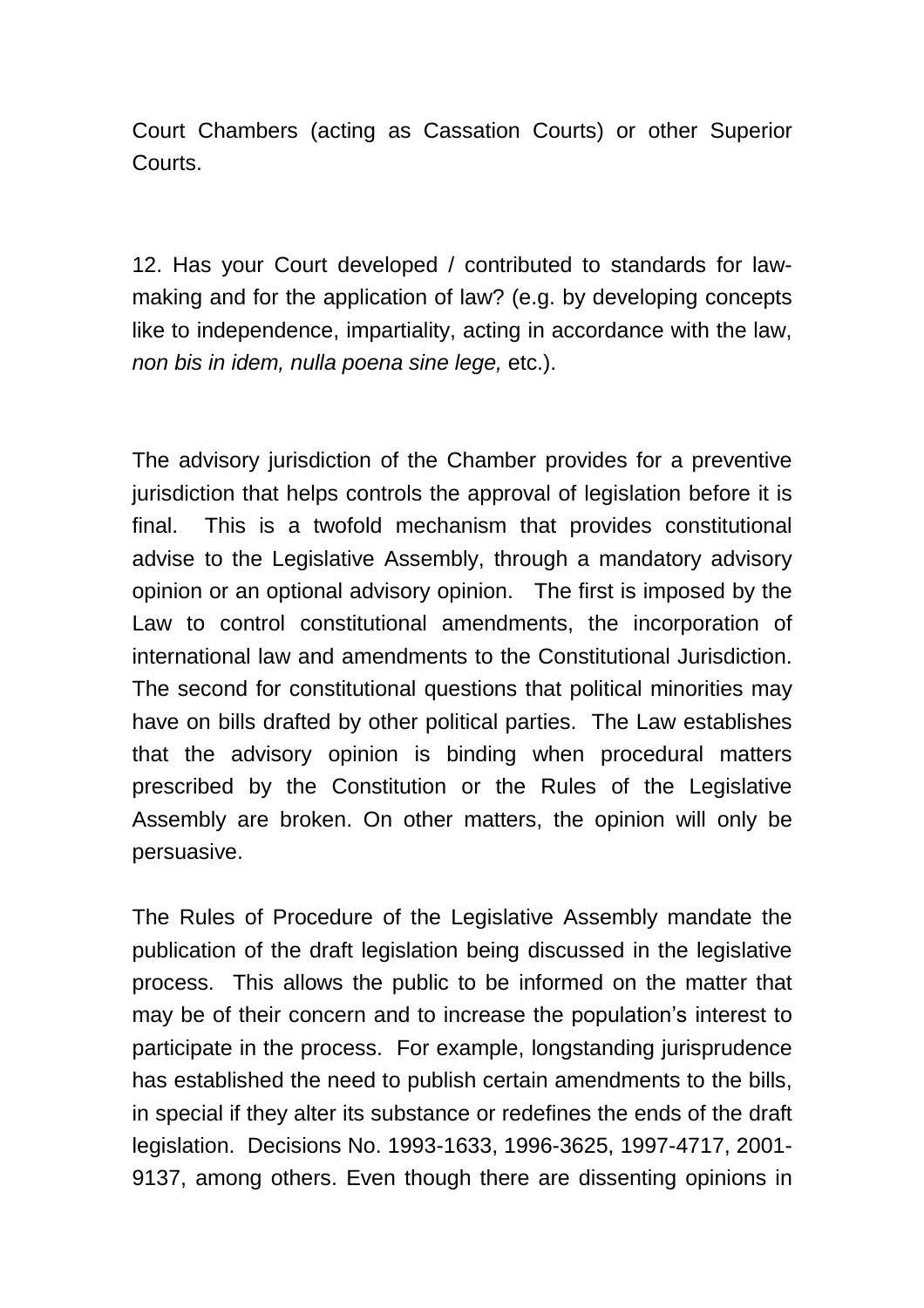some cases, there is common ground that the need to re-publish amendments to bills infringes the legislative procedure and hurts the right of the population to be informed of the reforms.

On another mater, Costa Rica does not have a written constitutional right to health. Nevertheless, the Constitutional Chamber has interpreted and understood this fundamental right with a very high degree of autonomy. Initially it was derived from the constitutional right to life (article 21), the right to social security (article 73) and many international instruments of human rights, like the Universal Declaration of Human Rights, the American Declaration of Rights and Duties of Man, the American Convention on Human Rights and the International Covenant on Civil and Political Rights.

The right to health today is a "qualified right" in the Costa Rican legal order, even though it is not written in the Constitution, it has had a significant weight on the economic costs of the medical treatments given by the public and social security system in Costa Rica. Medications and treatments make up the many cases that are litigated in the Constitutional Chamber. The writs of amparo on the right to health are prioritized cases in all sessions of the Court, along with the writs of habeas corpus.

Please see for more information:Wilson, Bruce M. & O. Rodríguez. 2017 (in press). "Costa Rica: Understanding Variations in Compliance." In M. Langford, et al., Making it Stick: Compliance with Socio-Economic

And finally, the decision on the due process of law, No. 1992-1732 of July, 1992, has an intended interpretation no to be restricted only for judicial criminal proceedings but also to administrative or disciplinary proceedings that may deny, impose or suppress rights and liberties of the population.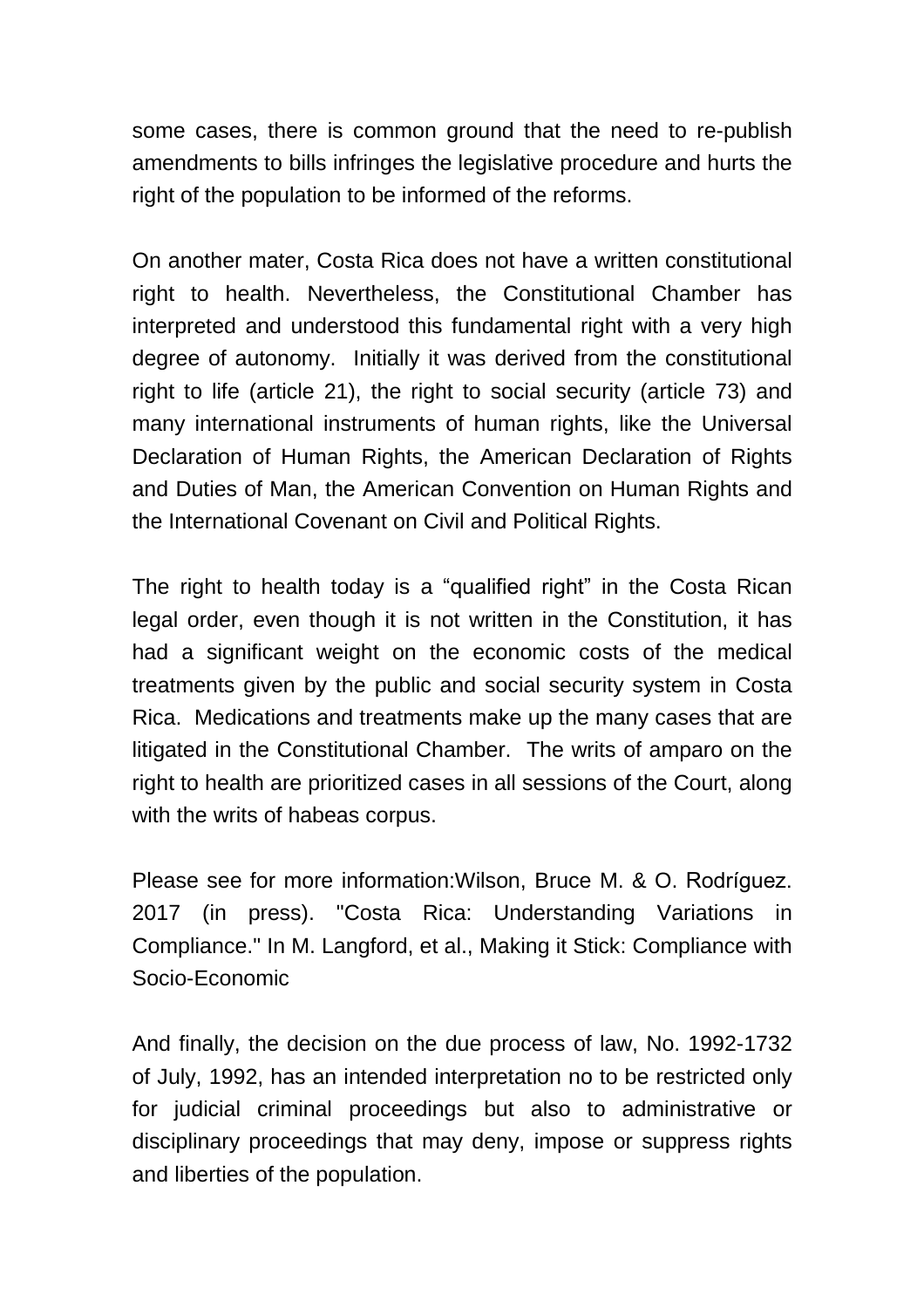13. Do you have case-law relating to respect for the rule of law by private actors exercising public functions?

The Law of the Constitutional Jurisdiction precisely provides for the legal framework allowing to challenge private actors exercising public functions, especially when they infringe fundamental rights. Article 57 of the said Law provides open standing for any person to file a writ of amparo for actions and omissions committed by private actors as long as: a) it is part of the exercise or must exert public functions or public authority; b) as a matter of fact and law, private actors are in a position of power to exert authority, whereas other jurisdictional remedies are clearly insufficient or late. The rulings of the Court cannot reach legitimate behaviors of private actors.

As a consequence, a writ of amparo is a remedy that can be used against private actors providing public services or administrates public powers, as for example concessions on public transportation (buses, taxi services, etc). In these cases, an amparo may be filed if the private provider adopts measures that breach obligations toward the discapacitated population.

Decision No. 1999-2288 of March 26, 1999, addresses the discriminatory practices that people with discapacitating conditions face. The jurisprudence of the Constitutional Chamber holds that there must exist conditions for their normal development. It explains that it is much more than giving a special treatment to a population that has different conditions than the rest, it must translate to the recognition of their rights and the obligation of the others to respect those rights and abide to those obligations thereof. The Court found that the petitioner was denied taxi service, based on the need to be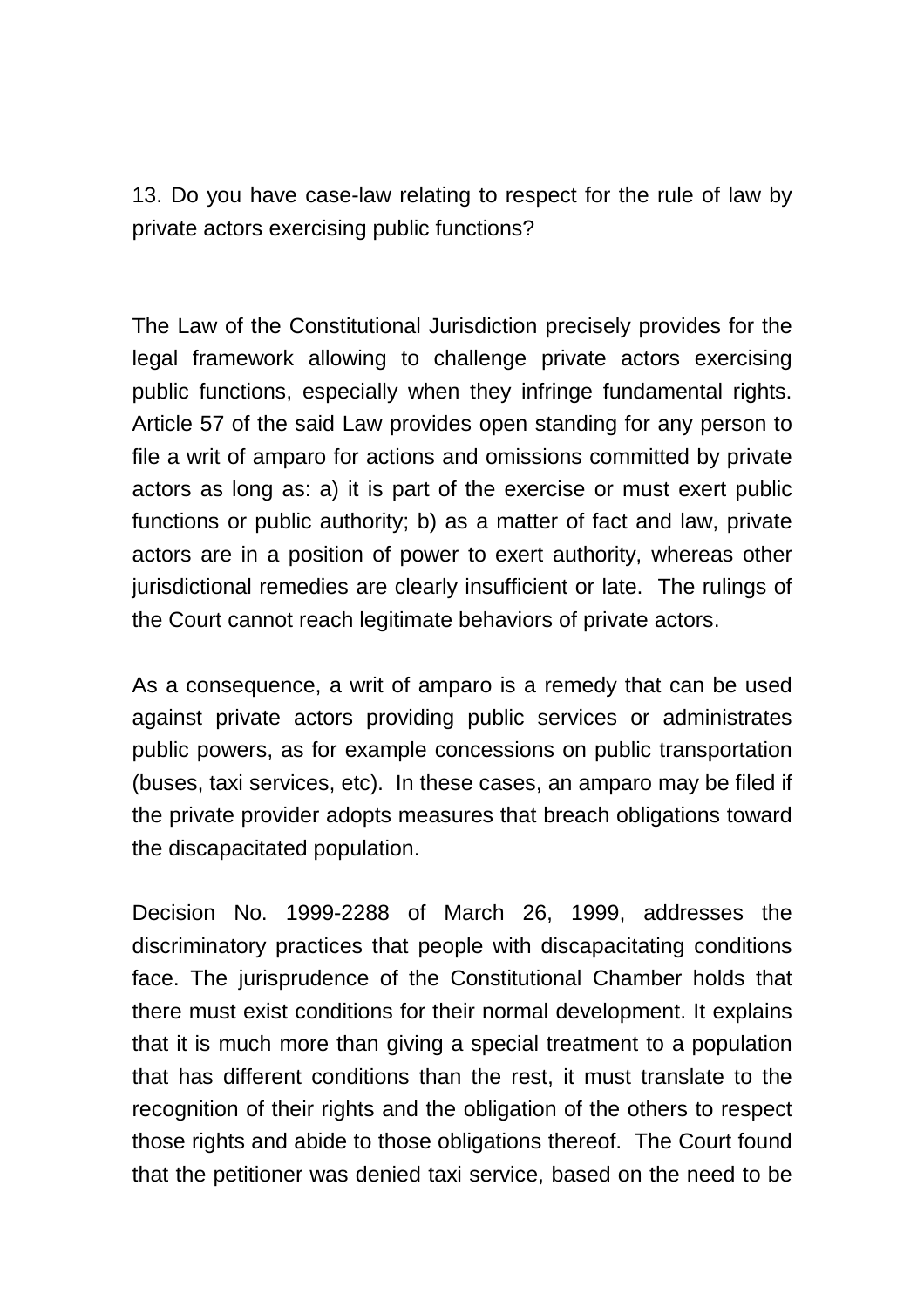transported along with a guide dog. In its opinion, the denial of service constituted a discriminatory practice, by a concessionary of public services that has a duty to provide services to all those persons with discapacitated conditions and in accordance to their needs.

14. Are public officials accountable for their actions, both in law and in practice? Are there problems with the scope of immunity for some officials, e.g. by preventing an effective fight against corruption? Do you have case-law related to the accountability of public officials for their actions?

Public officials are subject to many controls and procedures. This may determine many times that if they fail to comply to the law, disciplinary measures or of other nature are always possible. Article 199 of the General Law of Public Administration, establishes the personal liability of public employees facing third parties (the people), as long as they have acted with malice or grave fault (negligence) in carrying out their duties or because of them, using the means and opportunities that their employment offers.

This covers those public employees that dictate apparent illegal acts, and those that abide by them.

The Law defines the apparent illegal acts, among others, as long as the Administration separates itself from consultations and opinions that have revealed the illegal condition, and if these are confirmed according to the arguments previously given in those consultations and opinions.

The qualification of the conduct of the public employee will be done without prejudice of the State's solidarity in its liabilities with the victim.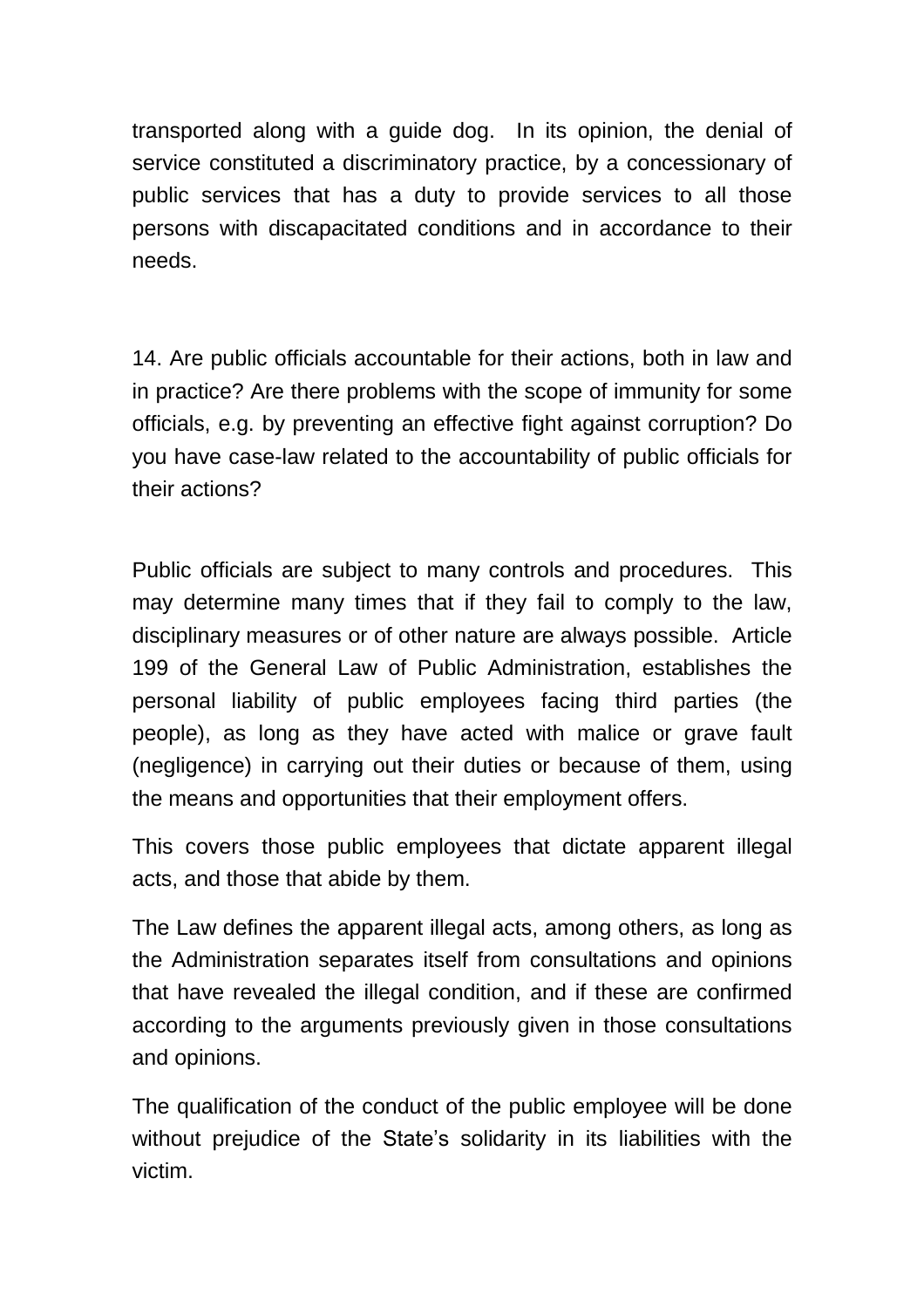This way the public server will be responsible in accordance to the law.

In respect to the immunities they are established only for the protection of the functions and tasks that must meet the Supreme Members of the Branches of Government. They are not to be used to protect illegal actions or faults committed in their personal capacity. Decisions No. 1993-00428, 2015-6839 and 2016-16111.

The Second Chamber of the Supreme Court of Justice, on Decision No. 101 of March 29, 1995, has held that civil liability cases followed against judges, need for them to proceed a demonstrated malice or grave fault from the judges, that entails direct and demonstrable damages to the losing party. There should be real malice in the judges behavior to such degree as to knowingly produce damage, or show grave ignorance to the basics of the law in question, or incur in a negligent conduct in the different contours of the case. In of these cases, the judge shall not be able to be exempted or excused. Even though the interpretation of this Superior Court concludes that the legislation recognizes the liability in general, naturally it is for the compelling cases of malice and grave fault. As examples, it cites article 199 of the General Law of the Public Administration and 5 of the Civil Procedural Code, as it establishes that the norms of procedure pertain to the public order, and as such are binding to the judges.

# **IV. The law and the individual**

15. Is there individual access to your Court (direct / indirect) against general acts / individual acts? Please briefly explain the modalities / procedures.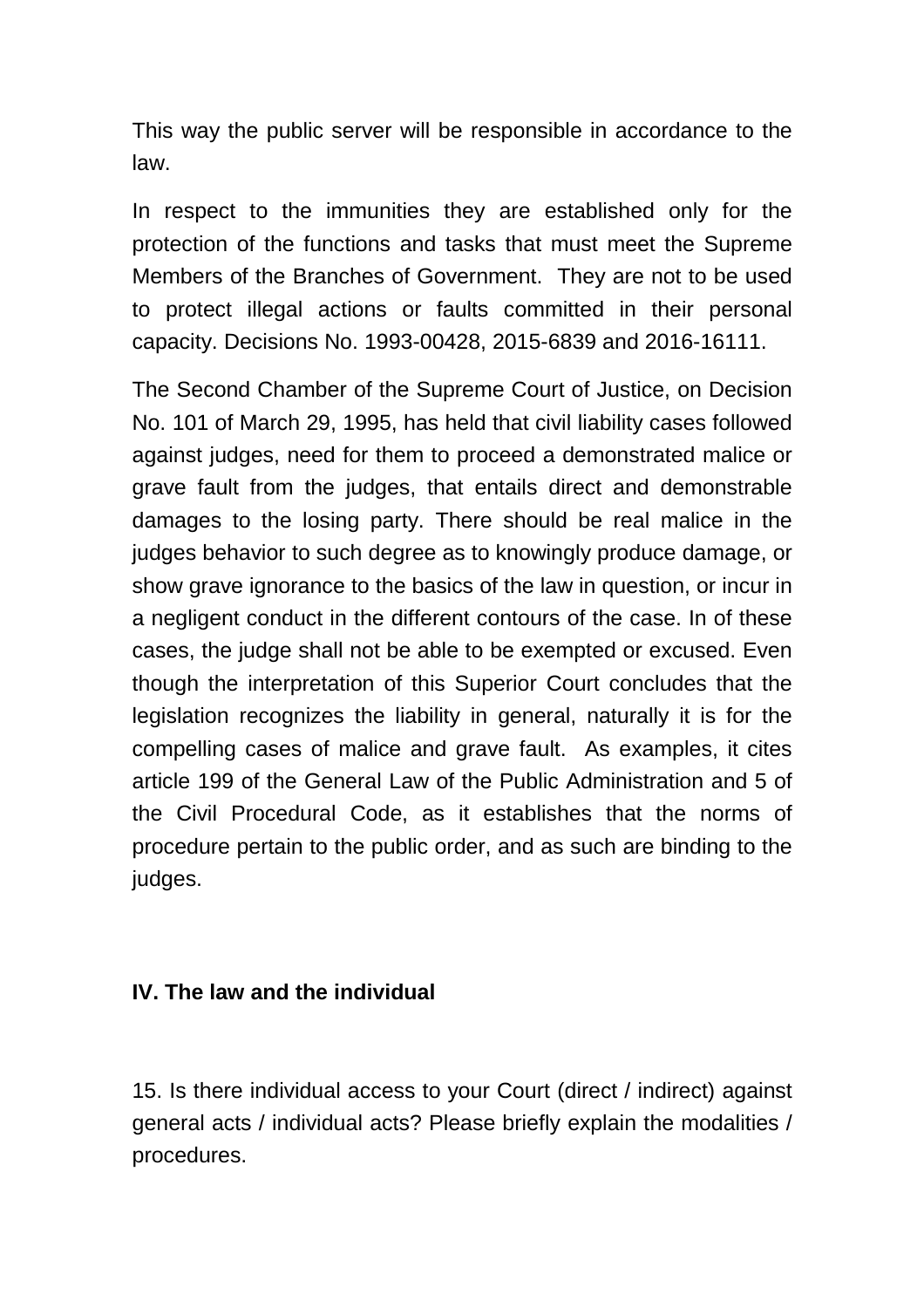Individual access to the constitutional jurisdiction is guaranteed, it requires no lawyers, no fees, few legal formalities and has a very broad definition of legal standing. Direct access is one of the basic principles in the design of the Costa Rican Constitutional Jurisdiction. The writs of habeas corpus (article 15) and amparo (article 29) constitute the branded remedies for individual acts and concrete violations of fundamental rights.

But plaintiffs also have individual access to pursue the judicial review of general provisions of law. It is possible for the individual seek judicial review of legislation and other general acts (including those provisions from private subjects or moral persons).

There are two forms to enter the constitutional jurisdiction on judicial review, the indirect and direct standing.

The first one requires individual grounds, provide proof that the constitutional protections constitute a reasonable means to defend constitutional standards. There is obligation to demonstrate also that the constitutional protections were invoked and then file an appeal to the Constitutional Chamber. The petition to be filed must come authenticated by a lawyer. The case must be pending in an independent judicial process or administrative proceeding. Ripeness is important to address questions relating to the interests of the petitioners fundamental rights. And, for that matter admittance of the case depends whether the protection sought provides relief. Any final judgment in the pending case will bar the judicial review of the Constitutional Chamber.

Direct and more general standing is also possible for persons asserting a "diffusive" or "collective" interest, or exceptionally when it is impossible to find no individual ground to seek protection, on the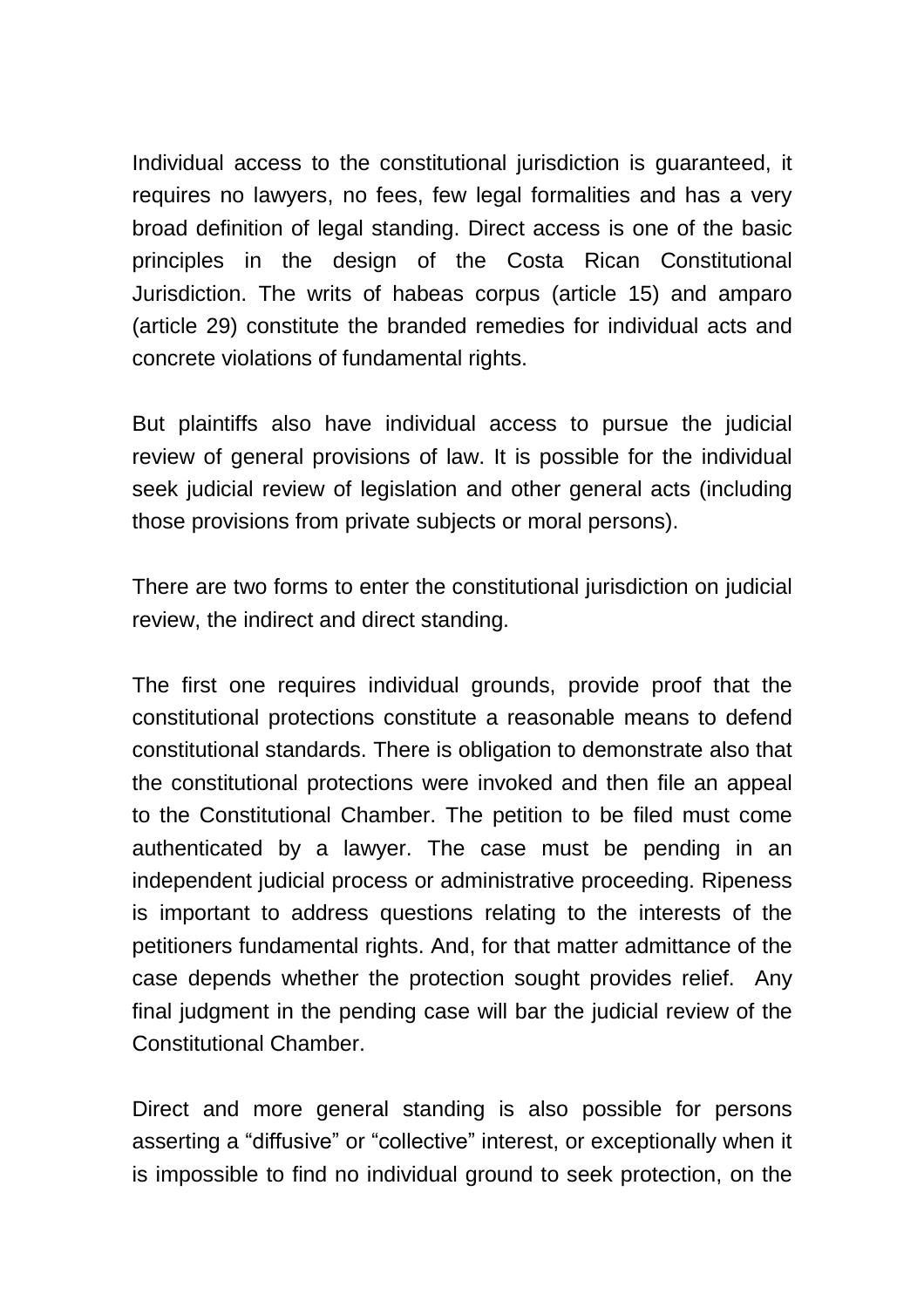contrary it is used for an abstract review of legislation and other general acts, and it involves collective rights and groups interests (articles 73 and 75). Nevertheless, it has been held that none of these cases serve grounds to understand that in Costa Rica operates the popular action (acción popular).

Finally, judicial review is even possible when the constitutional question is not susceptible to be discussed in the writs of amparo and habeas corpus.

The final decision indicating the unconstitutionality of a provision results in its annulment and expulsion from the legal order. There are however some cases where the Constitutional Chamber cannot adjudicate cases, for example concerning concrete jurisdictional acts of the Judicial Power nor acts or provisions of the Supreme Electoral Tribunal (article 74 of the Law of the Constitutional Jurisdiction), however it has asserted jurisdiction through judicial interpretation (article 3 of the same Law), in order to entertain reiterated jurisprudence deemed to violate fundamental rights.

16. Has your Court developed case-law concerning access to ordinary / lower courts (e.g. preconditions, including, costs, representation by a lawyer, time limits)?

The decision of the Constitutional Chamber, No. 1992-01739, on the elements of due process of law establishes two major important legal principles: a general right to justice and another general right to the rule of law. Before it addressed each general right, it clarified that both rights are not to be considered elements of the due process of law, but instead pre-existing general conditions of a system of justice operating in a Democratic State. Both general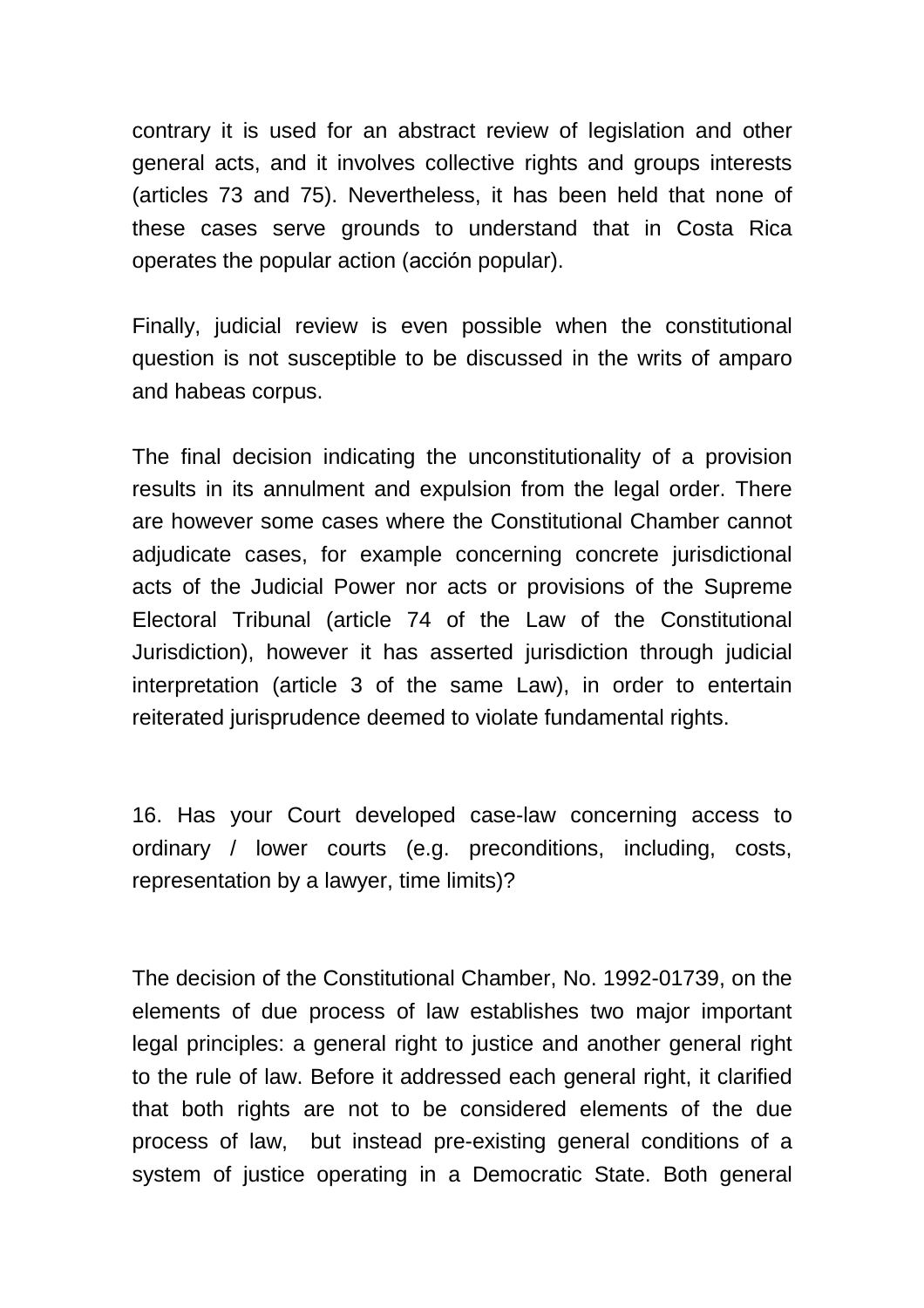rights are *sine qua non* conditions, that may determine problems with the due process, especially in the manner in which they are performed. Where they are not observed it is almost certain there is a due process of law infraction.

The General Right to Justice can be explained as the underpinnings of every procedural legal order, accompanied by the fundamental right to pursue justice. It should comprise those mechanisms that allow the judiciary to perform their social role and responsibilities, it entitles them to administer justice independently, and to provide a guaranteed access to the jurisdictional apparatus in a nondiscriminatory way. Among other things, it is based on the right to petition. This dictates that access to the judicial apparatus must be effective, sufficient and to purposely serve justice.

The General Right to the Rule of Law means the binding relationship between the legal order and all public authorities and public institutions, while exerting their functions they must abide to the law, as the sole source that authorizes them to act. If it is not written, it is prohibited, with the exception of very qualified circumstances, for example if provided minimum guidance in accordance to administrative law.

Well established jurisprudence has recognized that administrative and judicial procedures pertain to the law, approved in accordance to the formalities needed to achieve its enactment and by the Legislative Assembly. The jurisdictional function and the role of the parties are to be determined by the procedural law, leaving little or no room for secondary legislation.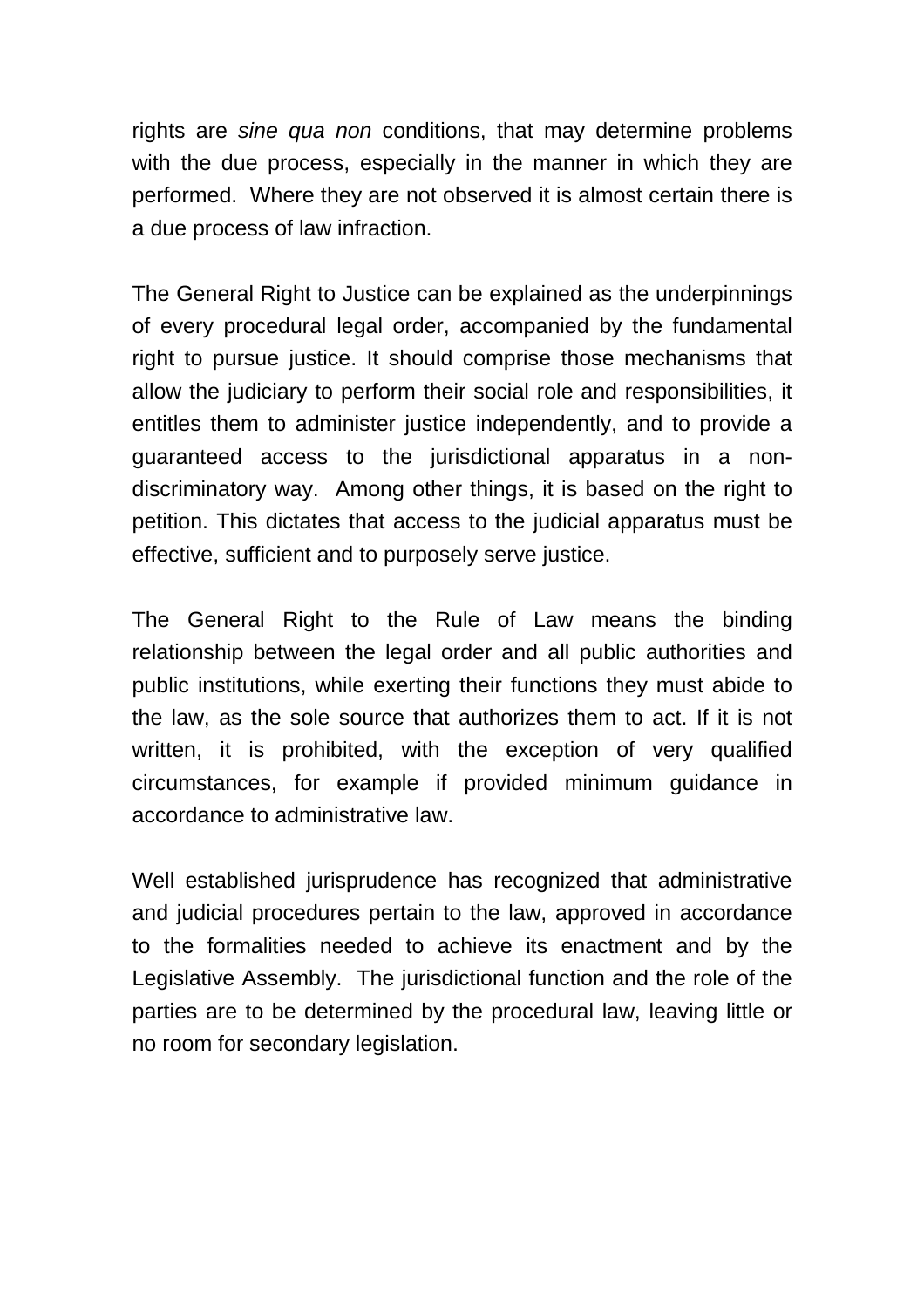17. Has your Court developed case-law on other individual rights related to the rule of law?

Yes, all individual rights and social guarantees (economic, social and cultural rights) enshrined in the Constitution are to be protected by the constitutional jurisdiction through the writs of habeas corpus or of amparo.

The following link gives public access to the decisions of the Constitutional Chamber:

[http://jurisprudencia.poder-](http://jurisprudencia.poder-judicial.go.cr/SCIJ_PJ/busqueda/jurisprudencia/jur_indice_despachos_x_anno.aspx?param1=IA&cmbDespacho=0007&strNomDespacho=Sala%20Constitucional¶m01=Sentencias%20por%20Despacho&txtRelevante=0)

[judicial.go.cr/SCIJ\\_PJ/busqueda/jurisprudencia/jur\\_indice\\_despach](http://jurisprudencia.poder-judicial.go.cr/SCIJ_PJ/busqueda/jurisprudencia/jur_indice_despachos_x_anno.aspx?param1=IA&cmbDespacho=0007&strNomDespacho=Sala%20Constitucional¶m01=Sentencias%20por%20Despacho&txtRelevante=0) [os\\_x\\_anno.aspx?param1=IA&cmbDespacho=0007&strNomDespac](http://jurisprudencia.poder-judicial.go.cr/SCIJ_PJ/busqueda/jurisprudencia/jur_indice_despachos_x_anno.aspx?param1=IA&cmbDespacho=0007&strNomDespacho=Sala%20Constitucional¶m01=Sentencias%20por%20Despacho&txtRelevante=0) [ho=Sala%20Constitucional&param01=Sentencias%20por%20Desp](http://jurisprudencia.poder-judicial.go.cr/SCIJ_PJ/busqueda/jurisprudencia/jur_indice_despachos_x_anno.aspx?param1=IA&cmbDespacho=0007&strNomDespacho=Sala%20Constitucional¶m01=Sentencias%20por%20Despacho&txtRelevante=0) [acho&txtRelevante=0](http://jurisprudencia.poder-judicial.go.cr/SCIJ_PJ/busqueda/jurisprudencia/jur_indice_despachos_x_anno.aspx?param1=IA&cmbDespacho=0007&strNomDespacho=Sala%20Constitucional¶m01=Sentencias%20por%20Despacho&txtRelevante=0) 

The only exemption to the rule is the political electoral rights that are protected by the writ of electoral amparo at the Supreme Electoral Tribunal.

The following link gives public access to the decision of the Supreme Electoral Tribunal:

http://www.tse.go.cr/resoluciones\_relevantes.htm

18. Is the rule of law used as a general concept in the absence of specific fundamental rights or guarantees in the text of the Constitution in your country?